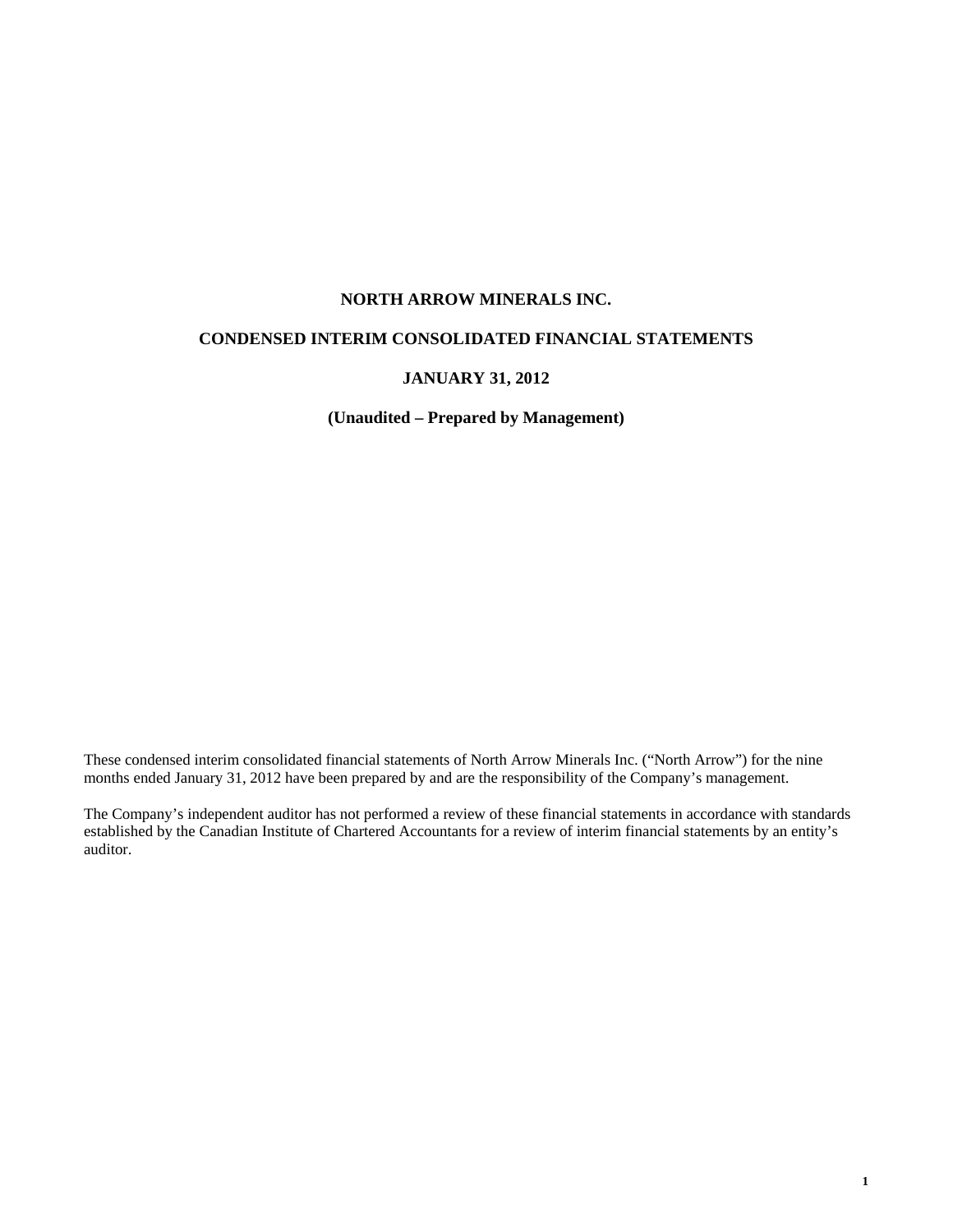## **NORTH ARROW MINERALS INC.**

CONDENSED INTERIM CONSOLIDATED STATEMENTS OF FINANCIAL POSITION

(Unaudited – Prepared by Management)

|                                                        | January 31, 2012 | April 30, 2011          |
|--------------------------------------------------------|------------------|-------------------------|
| <b>ASSETS</b>                                          |                  |                         |
| <b>Current</b>                                         |                  |                         |
| Cash                                                   | \$<br>262,059    | $\mathbb{S}$<br>671,960 |
| Receivables (Note 5)<br>Marketable securities (Note 4) | 66,530<br>8,250  | 132,785                 |
| Advances (Note 8)                                      | 54,393           |                         |
| Prepaid expenses                                       | 23,240           | 32,267                  |
|                                                        | 414,472          | 837,012                 |
| <b>Equipment</b> (Note 7)                              | 1,228            | 1,585                   |
| <b>Exploration and evaluation assets (Note 8)</b>      | 874,555          | 819,895                 |
|                                                        | 1,290,255<br>\$  | 1,658,492<br>\$         |
| <b>LIABILITIES</b>                                     |                  |                         |
| <b>Current</b>                                         |                  |                         |
| Accounts payable and accrued liabilities (Note 6)      | \$54,594         | \$59,947                |
| Due to related parties                                 | 92,639           | 69,498                  |
|                                                        | 147,233          | 129,445                 |
| Convertible note (Note 11)                             | 788,642          |                         |
|                                                        | 935,875          | 129,445                 |
| <b>CAPITAL AND RESERVES</b>                            |                  |                         |
| Capital stock (Note 9)                                 | 10,965,436       | 10,947,436              |
| Share-based payment reserve (Note 9)                   | 899,880          | 736,389                 |
| Equity component of convertible note (Note 11)         | 294,178          |                         |
| Investment revaluation reserve                         | (7,238)          |                         |
| Deficit                                                | (11, 797, 876)   | (10, 154, 778)          |
|                                                        | 354,380          | 1,529,047               |
|                                                        | \$<br>1,290,255  | $\$$<br>1,658,492       |

**IFRS transition** (Note 14)

**Subsequent event** (Note 15)

## **Approved and authorized on behalf of the Board on March 30, 2012:**

| "D. Grenville Thomas"<br>"Blair Murdoch"<br>Director |  |  |  | Director |
|------------------------------------------------------|--|--|--|----------|
|------------------------------------------------------|--|--|--|----------|

The accompanying notes are an integral part of these consolidated condensed financial statements.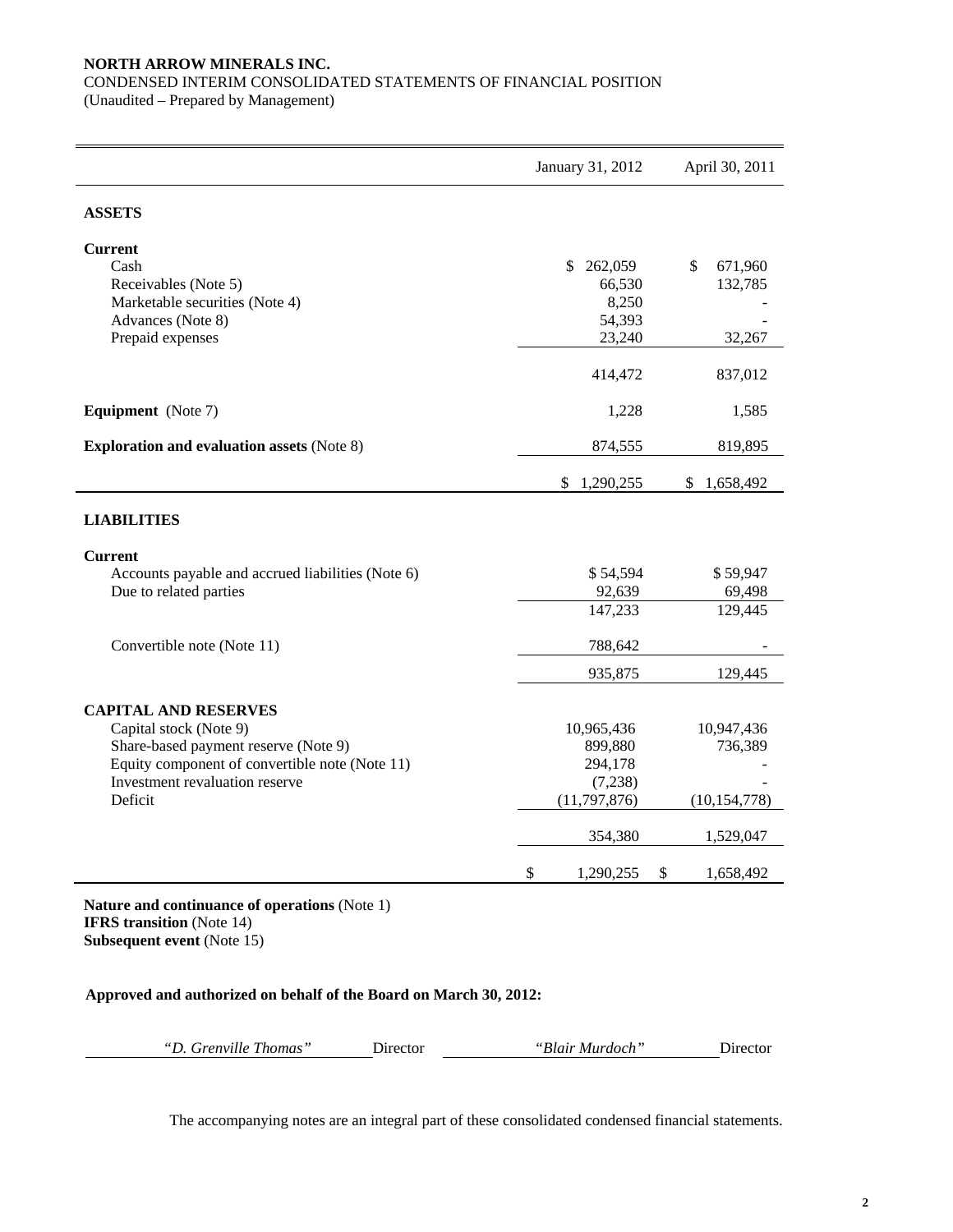## **NORTH ARROW MINERALS INC.**

CONDENSED INTERIM CONSOLIDATED STATEMENTS OF LOSS AND COMPREHENSIVE LOSS

(Unaudited – Prepared by Management)

|                                                                                                                                                                                                                                                 | <b>Three Months Ending</b>     |                       | <b>Nine Months Ending</b> |                                            |    |                                |  |
|-------------------------------------------------------------------------------------------------------------------------------------------------------------------------------------------------------------------------------------------------|--------------------------------|-----------------------|---------------------------|--------------------------------------------|----|--------------------------------|--|
|                                                                                                                                                                                                                                                 | January 31, 2012               | January 31, 2011      |                           | January 31, 2012                           |    | January 31, 2011               |  |
| <b>EXPENSES</b>                                                                                                                                                                                                                                 |                                |                       |                           |                                            |    |                                |  |
| Accretion of convertible note                                                                                                                                                                                                                   | \$ 32,530                      | \$                    | $\boldsymbol{\mathsf{S}}$ | 53,477                                     | \$ |                                |  |
| Advertising promotion, and travel                                                                                                                                                                                                               | 20,665                         | 44,220                |                           | 120,211                                    |    | 122,697                        |  |
| Consulting                                                                                                                                                                                                                                      | 61,667                         |                       |                           | 186,667                                    |    |                                |  |
| Depreciation                                                                                                                                                                                                                                    | 119                            | 169                   |                           | 357                                        |    | 509                            |  |
| Office, miscellaneous and rent                                                                                                                                                                                                                  | 38,581                         | 18,510                |                           | 97,778                                     |    | 61,037                         |  |
| Professional fees                                                                                                                                                                                                                               | 124,137                        | 10,911                |                           | 247,252                                    |    | 58,625                         |  |
| Property investigation costs                                                                                                                                                                                                                    | 98,455                         |                       |                           | 208,409                                    |    | 12,754                         |  |
| Regulatory and filing fees                                                                                                                                                                                                                      | 461                            | 1,102                 |                           | 13,605                                     |    | 9,103                          |  |
| Salaries and benefits                                                                                                                                                                                                                           | 53,628                         | 40,992                |                           | 172,467                                    |    | 124,011                        |  |
| Share-based compensation (Note 9)                                                                                                                                                                                                               | 33,894                         | 7,166                 |                           | 163,491                                    |    | 43,628                         |  |
| Loss before other items                                                                                                                                                                                                                         | (464, 137)                     | (123,070)             |                           | (1,263,714)                                |    | (432, 364)                     |  |
| <b>OTHER ITEMS</b><br>Interest income<br>Interest and service charges<br>Foreign Exchange<br>Recoveries from exploration and evaluation<br>assets previously written-off (Note 8)<br>Write-off of exploration and evaluation assets<br>(Note 8) | 113<br>(20, 186)<br>(371, 183) | 2,179<br>523<br>(720) |                           | 1,234<br>(31, 885)<br>80,488<br>(429, 221) |    | 4,937<br>(2,085)<br>(278, 371) |  |
|                                                                                                                                                                                                                                                 | (391, 256)                     | 1,982                 |                           | (379, 384)                                 |    | (275,519)                      |  |
| Loss for the period                                                                                                                                                                                                                             | (855,393)                      | (121,088)             |                           | (1,643,098)                                |    | (707, 883)                     |  |
| Unrealized loss on available-for-sale financial<br>assets arising during the period                                                                                                                                                             | (1,125)                        |                       |                           | (7,238)                                    |    |                                |  |
| Comprehensive loss for the period                                                                                                                                                                                                               | \$<br>(856,518)                | \$<br>(121,088)       | \$                        | (1,650,336)                                | \$ | (707, 883)                     |  |
| Basic and diluted loss per share                                                                                                                                                                                                                | \$<br>(0.02)                   | \$<br>(0.01)          | \$                        | (0.03)                                     | \$ | (0.01)                         |  |
| Weighted average number of common shares                                                                                                                                                                                                        | 52,758,378                     | 48,658,378            |                           | 52,731,711                                 |    | 46,829,123                     |  |

The accompanying notes are an integral part of these consolidated condensed financial statements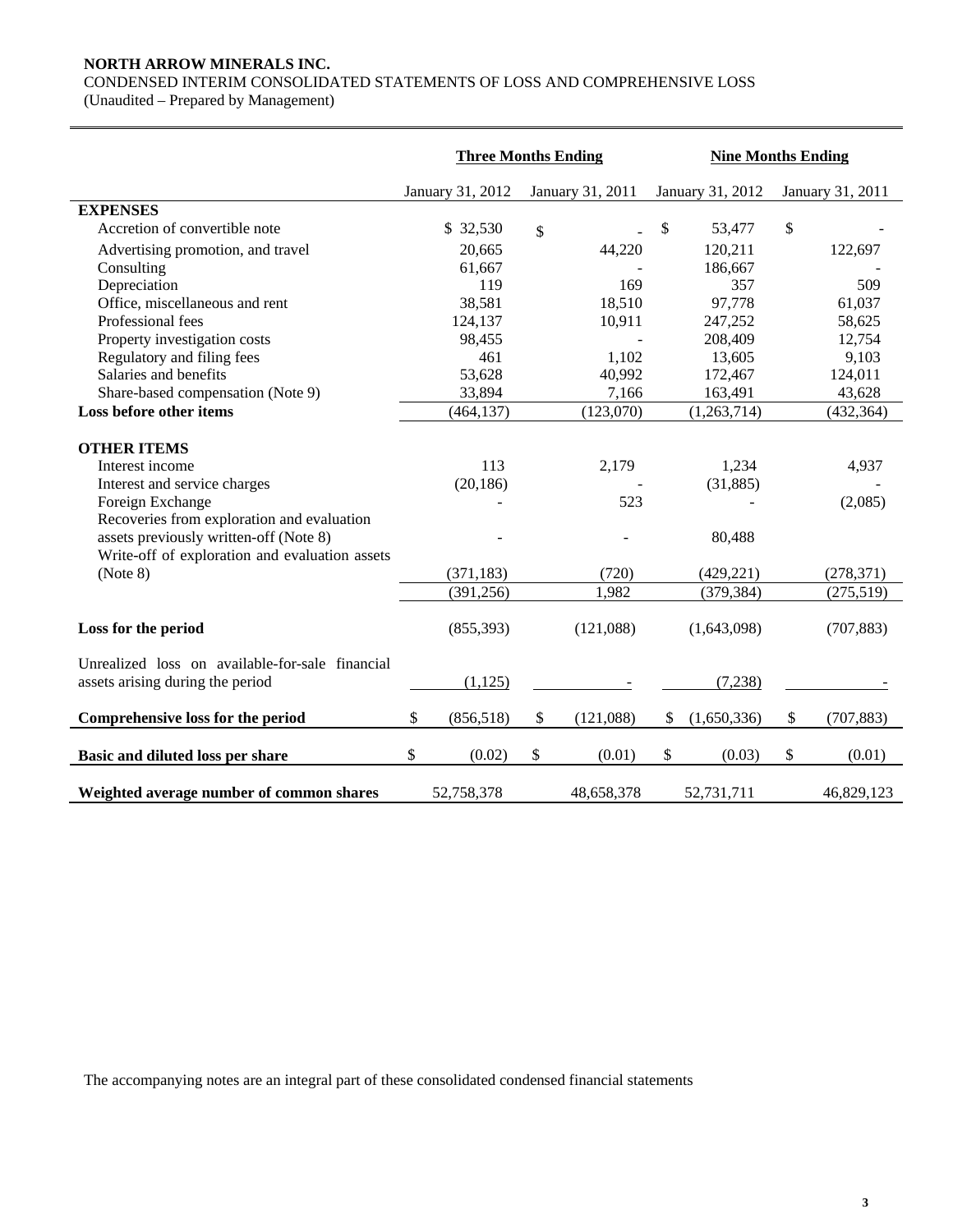## **NORTH ARROW MINERALS INC.**  CONDENSED INTERIM CONSOLIDATED STATEMENTS OF CASH FLOWS

(Unaudited – Prepared by Management)

|                                                                                | <b>Nine Months Ending January 31</b> |                  |
|--------------------------------------------------------------------------------|--------------------------------------|------------------|
|                                                                                | 2012                                 | 2011             |
|                                                                                |                                      |                  |
| <b>CASH FLOWS FROM OPERATING ACTIVITIES</b>                                    |                                      |                  |
| Loss for the period                                                            | \$<br>(1,643,098)                    | \$<br>(707, 883) |
| Items not involving cash:                                                      |                                      |                  |
| Depreciation                                                                   | 357                                  | 509              |
| Share-based compensation                                                       | 163,491                              | 43,628           |
| Write-off of exploration and evaluation assets<br>Interest on convertible note | 429,221                              | 278,371          |
|                                                                                | 29,343                               |                  |
| Accretion on convertible note                                                  | 53,477                               |                  |
| Changes in non-cash working capital items:                                     |                                      |                  |
| Change in receivables                                                          | (13, 657)                            | (36, 423)        |
| Change in prepaid expenses                                                     | 9,027                                | (1,358)          |
| Change in accounts payable and accrued liabilities                             | (31, 921)                            | (17,541)         |
| Change in due to related parties                                               | 20,286                               | (22, 536)        |
|                                                                                |                                      |                  |
|                                                                                | (983, 474)                           | (463, 233)       |
| <b>CASH FLOWS FROM INVESTING ACTIVITIES</b>                                    |                                      |                  |
| Expenditures on exploration and evaluation assets, net                         | (372, 034)                           | (743, 423)       |
| Advances (Note 8)                                                              | (54, 393)                            |                  |
|                                                                                |                                      |                  |
|                                                                                | (426, 427)                           | (743, 423)       |
| <b>CASH FLOWS FROM FINANCING ACTIVITIES</b>                                    |                                      |                  |
| Proceeds from issuance of convertible note                                     | 1,000,000                            |                  |
| Proceeds from the exercise of warrants                                         |                                      | 108,150          |
| Subscription receipts from a private placement                                 |                                      | 712,500          |
| Share issue costs                                                              |                                      | (43, 783)        |
|                                                                                |                                      |                  |
|                                                                                | 1,000,000                            | 776,867          |
|                                                                                |                                      |                  |
| Change in cash during the period                                               |                                      |                  |
|                                                                                | (409,901)                            | (429,789)        |
| Cash, beginning of period                                                      | 671,960                              | 1,126,124        |
|                                                                                |                                      |                  |
| Cash, end of period                                                            | \$<br>262,059                        | \$<br>696,335    |
| Cash paid during the period for interest                                       | \$                                   | \$               |
|                                                                                |                                      |                  |
| Cash paid during the period for income taxes                                   | \$                                   | \$               |

## **Supplemental disclosure with respect to cash flows** (Note 12)

The accompanying notes are an integral part of these consolidated condensed financial statements.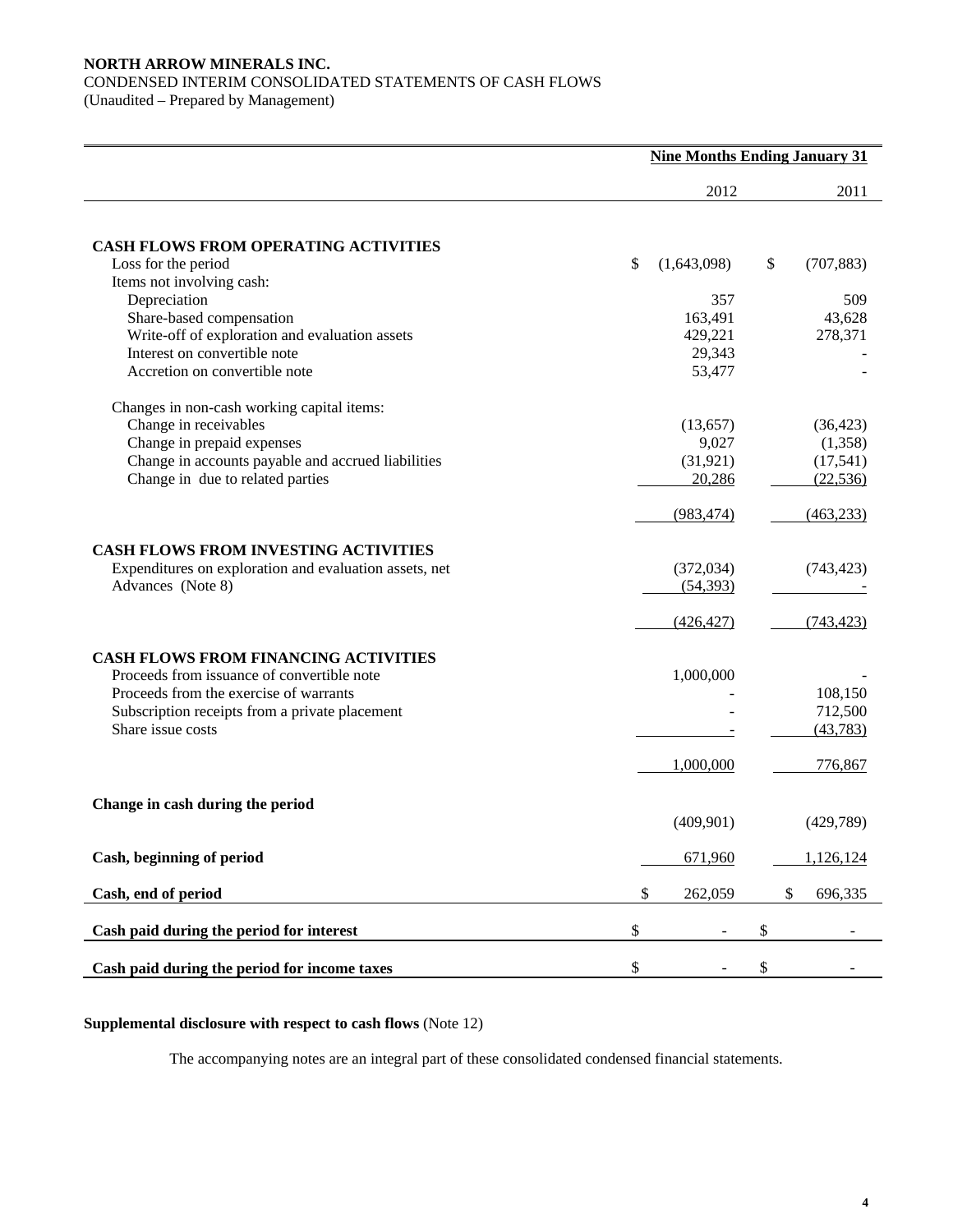## **NORTH ARROW MINERALS INC.**  CONDENSED INTERIM CONSOLIDATED STATEMENTS OF CHANGES IN EQUITY JANUARY 31, 2012

(Unaudited – Prepared by Management)

 $\overline{a}$ 

|                                                                  | Number of<br><b>Shares</b> | Share Capital<br>Amount | Share-based<br>payment<br>reserve | Investment<br>revaluation<br>reserve | Equity<br>component of<br>convertible<br>debt | Deficit           | Total       |
|------------------------------------------------------------------|----------------------------|-------------------------|-----------------------------------|--------------------------------------|-----------------------------------------------|-------------------|-------------|
| <b>Balance, May 1, 2010</b>                                      | 44,045,545                 | \$9,734,269             | 674,643<br>\$                     | \$<br>ä,                             | \$                                            | (7,294,212)<br>\$ | \$3,114,700 |
| Private placement                                                | 3,958,333                  | 712,500                 | $\overline{a}$                    |                                      |                                               |                   | 712,500     |
| Share issuance costs                                             |                            | (43, 782)               |                                   |                                      |                                               |                   | (43,782)    |
| Shares issued for<br>exploration and evaluation<br>assets        | 50,000                     | 10,000                  |                                   |                                      |                                               |                   | 10,000      |
| Shares issued for cash on<br>exercise of options and<br>warrants | 4,604,500                  | 534,449                 | (26,300)                          |                                      |                                               |                   | 508,149     |
| Share-based compensation                                         |                            |                         | 88,046                            |                                      |                                               |                   | 88,046      |
| Loss for period                                                  |                            |                         | $\overline{a}$                    |                                      |                                               | (2,860,566)       | (2,860,566) |
| <b>Balance at April 30, 2011</b>                                 | 52,658,378                 | \$10,947,436            | 736,389<br>\$                     | \$                                   | \$                                            | \$(10,154,778)    | \$1,529,047 |
| Shares issued for<br>exploration and evaluation<br>assets        | 100,000                    | 18,000                  |                                   |                                      |                                               |                   | 18,000      |
| Share-based compensation                                         |                            |                         | 163,491                           |                                      |                                               |                   | 163,491     |
| Issuance of convertible<br>note - equity component               |                            |                         |                                   |                                      | 294,178                                       |                   | 294,178     |
| Loss for period                                                  |                            |                         |                                   |                                      |                                               | (1,643,098)       | (1,643,098) |
| Investment loss                                                  |                            |                         |                                   | (7,238)                              |                                               |                   | (7,238)     |
| Balance, January 31,<br>2012                                     | 52,758,378                 | \$10,965,436            | 899,880<br>\$                     | \$<br>(7, 238)                       | \$<br>294,178                                 | \$(11,797,876)    | \$354,380   |

The accompanying notes are an integral part of these consolidated condensed financial statements.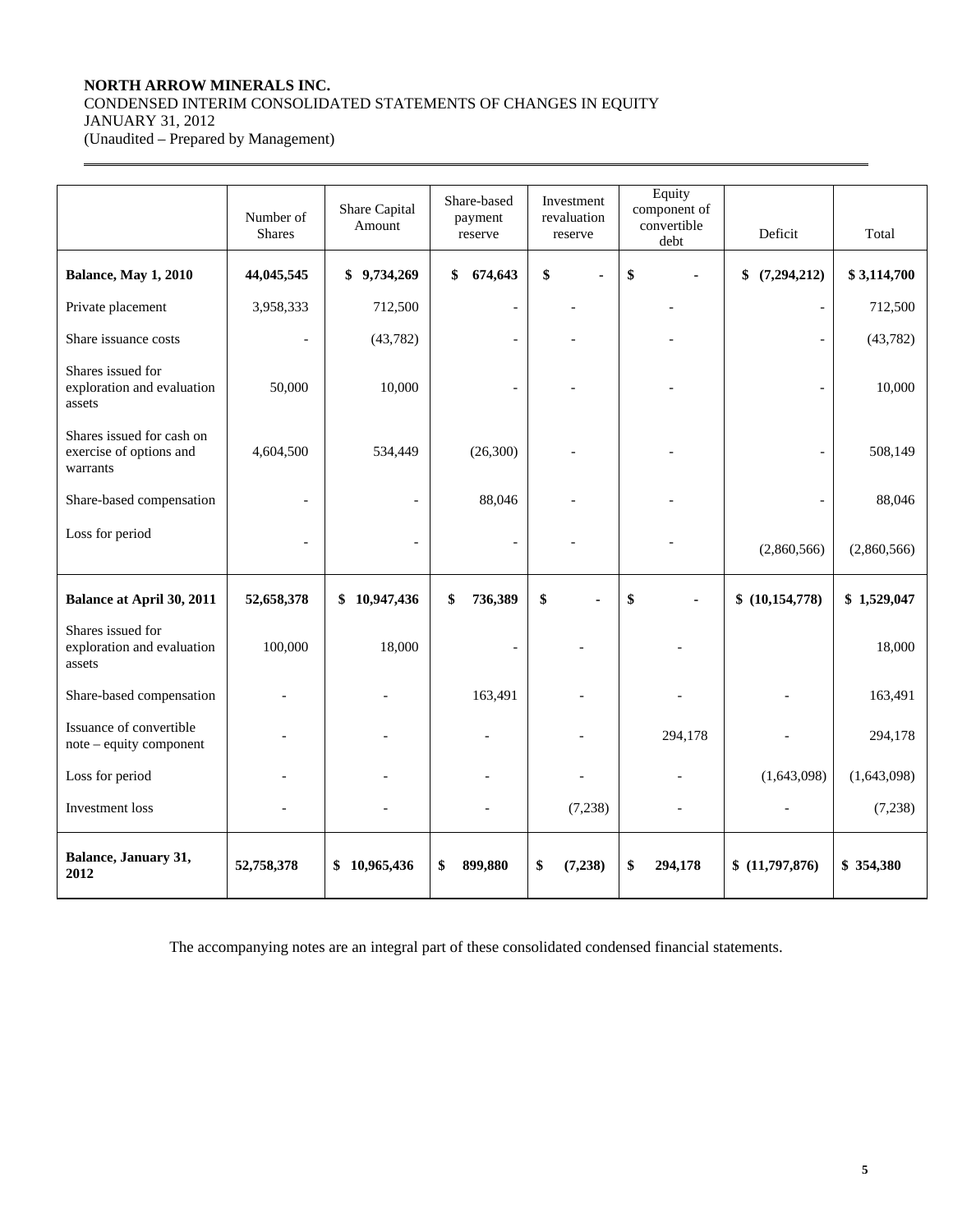### **1. NATURE AND CONTINUANCE OF OPERATIONS**

 $\overline{a}$ 

North Arrow Minerals Inc. (the "Company") is incorporated federally under the laws of the Canada Business Corporations Act.

The condensed interim consolidated financial statements of the Company are presented in Canadian dollars, which is the functional currency of the Company. The Company trades on the TSX Venture Exchange (TSXV – NAR) and its registered office address is 860-625 Howe Street, Vancouver, BC, Canada V6C 2T6.

 The Company's principal business activity is the acquisition and exploration of exploration and evaluation assets. To date, the Company has not generated significant revenues from operations and is considered to be in the exploration stage.

 The Company is in the process of acquiring and exploring its exploration and evaluation assets and has not yet determined whether these properties contain reserves that are economically recoverable. The recoverability of the amounts shown for exploration and evaluation assets is dependent upon the existence of economically recoverable reserves, the ability of the Company to obtain the financing necessary to complete the development of its exploration and evaluation assets and upon future profitable production.

These condensed interim consolidated financial statements have been prepared in accordance with International Financial Reporting Standards with the assumption that the Company will be able to realize its assets and discharge its liabilities in the normal course of business rather than through a process of forced liquidation. However, the Company has sustained substantial losses from operations since inception and has no current source of revenue. Continued operations of the Company are dependent on the Company's ability to complete equity financings or generate profitable operations in the future. The financial statements do not include any adjustments relating to the recoverability and classification of recorded asset amounts and classification of liabilities that might be necessary should the Company be unable to continue in existence.

## **2. BASIS OF PRESENTATION**

#### **Statement of Compliance and Conversion to International Financial Reporting Standards**

 The Canadian Accounting Standards Board ("ASCB") confirmed in February 2008 that International Financial Reporting Standards ("IFRS") will replace Canadian generally accepted accounting principles ("GAAP") for publicly accountable enterprises for financial periods beginning on and after January 1, 2011. The Company adopted IFRS for the period beginning May 1, 2011 with a transition date of May 1, 2010.

 These condensed interim consolidated financial statements have been prepared in accordance with IFRS applicable to the preparation of interim financial statements, including IAS 34, Interim Financial Reporting ("IAS 34") and IFRS 1, First Time Adoption of International Financial Reporting Standards ("IFRS 1"). The impact of the transition from Canadian Generally Accepted Accounting Principles ("GAAP") to IFRS is explained in Note 14, including the nature and effect of significant changes in accounting policies from those used in the Company's consolidated financial statements for the year ended April 30, 2011.

 The Company's IFRS accounting policies are set out in Note 3 of the condensed interim consolidated financial statements for the three month period ended July 31, 2011.

 The policies applied in these condensed interim consolidated financial statements are based on IFRS issued and outstanding as of December 29, 2011, the date the Board of Directors approved the statements. Any subsequent changes to IFRS that are given effect in the Company's annual consolidated financial statements for the year ending April 30, 2012 could result in restatement of these condensed interim consolidated financial statements, including the transition adjustments recognized on change-over to IFRS. The condensed interim consolidated financial statements should be read in conjunction with the company's Canadian GAAP audited financial statements for the year ended April 30, 2011.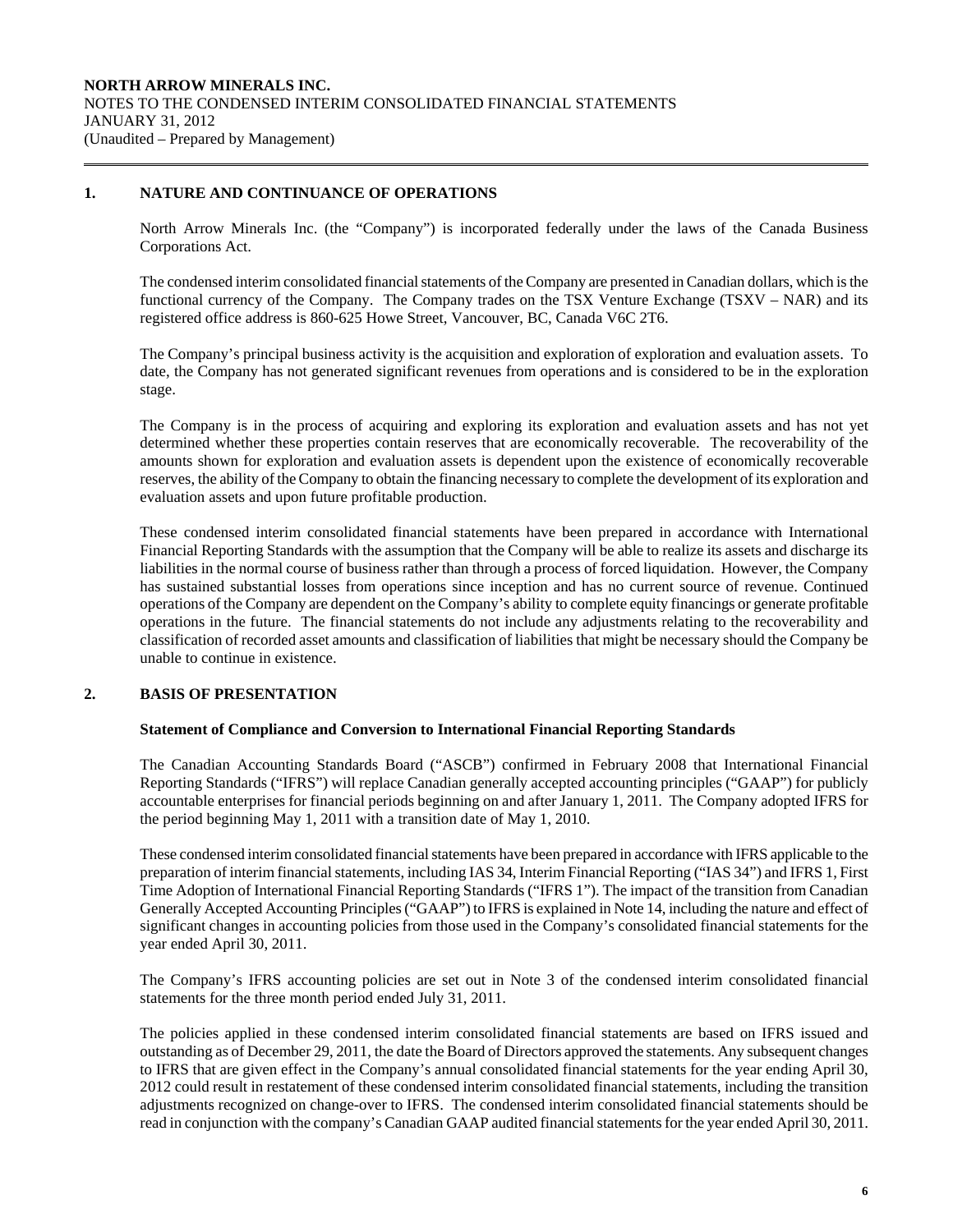## **3. FINANCIAL INSTRUMENTS AND RISK MANAGEMENT**

The Company's financial instruments consist of cash, marketable securities, receivables, accounts payable, accrued liabilities, due to related parties and a convertible note. Cash is carried at fair value using a level 1 fair value measurement. The carrying value of receivables, accounts payable, accrued liabilities and due to related parties approximate their fair values due to their immediate or short-term maturity. Marketable securities are recorded at fair value based on the quoted market prices in active markets at the balance sheet date, which is consistent with level 1 of the fair value hierarchy. The Company's convertible note is measured at fair value and separated into two components: equity and liability. The carrying value of the liability portion is the residual value of principal amount; the Black-Scholes method was used to estimate the fair value assigned to the equity component. Over the term of the convertible note, the liability amount will increase to the face value of the convertible note through the accretion of interest.

The Company is exposed to a variety of financial risks by virtue of its activities, including credit risk, interest rate risk, liquidity risks, foreign currency risk, and equity market risk. The Company's objective with respect to risk management is to minimize potential adverse effects on the Company's financial performance. The Board of Directors provides direction and guidance to management with respect to risk management. Management is responsible for establishing controls and procedures to ensure that financial risks are mitigated to acceptable levels.

#### *Credit risk*

Credit risk is the risk of financial loss to the Company if a counter-party to a financial instrument fails to meet its contractual obligations. The Company manages credit risk by investing its excess cash in short-term investments with investment grade ratings, issued by a Canadian chartered bank. The Company's receivables consist primarily of sales tax receivables due from the federal government and receivables from companies with which the Company has exploration agreements or options. The maximum exposure to credit risk at the reporting date is the carrying value of the Company's receivables and cash.

#### *Interest rate risk*

Interest rate risk is the risk that the fair value or future cash flows of a financial instrument will fluctuate because of changes in market interest rates. Financial assets and liabilities with variable interest rates expose the Company to interest rate risk with respect to its cash flow. The risk that the Company will realize a loss as a result of a decline in the fair value of any short-term investment included in cash and equivalents is limited because these investments, although readily convertible into cash, are generally held to maturity.

## *Liquidity risk*

Liquidity risk is the risk that the Company will not be able to meet its obligations as they become due. The Company's ability to continue as a going concern is dependent on management's ability to raise the funds required through future equity financings, asset sales or exploration option agreements, or a combination thereof. The Company has no regular cash flow from its operating activities. The Company manages its liquidity risk by forecasting cash flow requirements for its planned exploration and corporate activities and anticipating investing and financing activities. Management and the Board of Directors are actively involved in the review, planning and approval of annual budgets and significant expenditures and commitments. Failure to realize additional funding, as required, could result in the delay or indefinite postponement of further exploration of the Company's properties. As at January 31, 2012, the Company had cash of \$262,059 available to settle current liabilities of \$147,233; the Company has a \$1 million convertible promissory note outstanding, which is due August 31, 2013 (Note 11).

## *Foreign Currency Risk*

The Company has exposure to foreign currency risk through its exploration activities outside of Canada however, the majority of its assets and liabilities are denominated in Canadian dollars. The Company's exploration activities and any related land tenure expense outside Canada make it subject to foreign currency fluctuations, which may affect the Company's financial position, and cash flows. The material business expenses incurred to date in South America have been denominated in U. S. dollar and as such, the Company is affected by changes in exchange rates between the Canadian Dollar and the US dollar. The Company does not presently invest in foreign currency contracts to mitigate this risk. It is management's opinion that the Company is not exposed to significant foreign currency risk arising from these financial instruments.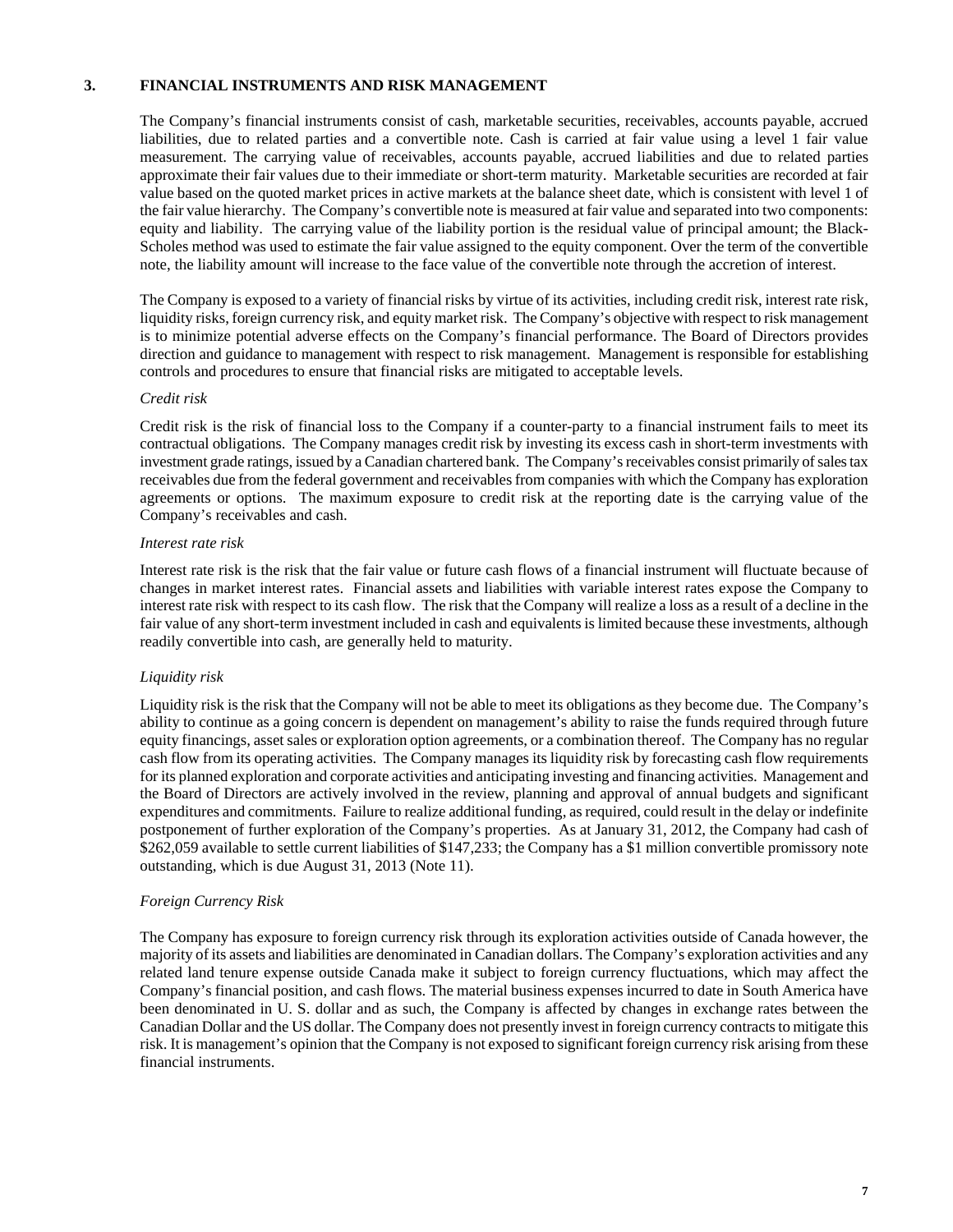## **3. FINANCIAL INSTRUMENTS AND RISK MANAGEMENT (CON'TD….)**

#### *Equity market risk*

 The Company is exposed to equity price risk arising from its marketable securities, which are classified as available-forsale. The Company plans to sell its marketable securities as market conditions permit, or as is required to finance the Company's operations from time-to-time.

## **4. MARKETABLE SECURITIES**

During the nine months ended January 31, 2012, the Company acquired 75,000 common shares of a TSX-V listed company in exchange for exploration data.

|                                                   | <b>January 31, 2012</b> |                 |  |                   |               |      | April 30, 2011 |            |        |
|---------------------------------------------------|-------------------------|-----------------|--|-------------------|---------------|------|----------------|------------|--------|
|                                                   |                         |                 |  |                   | Fair          |      |                |            | Fair   |
|                                                   |                         |                 |  | <b>Unrealized</b> | <b>Market</b> |      |                | Unrealized | Market |
|                                                   |                         | Cost            |  | Loss              | Value         | Cost |                | Loss       | Value  |
| Common shares of a company<br>listed on the TSX-V |                         | $$15,488$ \, \$ |  | $(7,238)$ \$      | $8,250$ \$    |      | $- S$          | $-$ S      |        |

## **5. RECEIVABLES**

|                          |                                   | April 30, 2011 |
|--------------------------|-----------------------------------|----------------|
| 16,530                   | S                                 | 46,297         |
| 50,000                   |                                   | 80,326         |
| $\overline{\phantom{0}}$ |                                   | 6,162          |
|                          |                                   | 132,785        |
|                          | <b>January 31, 2012</b><br>66,530 |                |

## **6. ACCOUNTS PAYABLE AND ACCRUED LIABILITIES**

|                                       | <b>January 31, 2012</b> |   | April 30, 2011   |
|---------------------------------------|-------------------------|---|------------------|
| Trade payables<br>Accrued liabilities | \$<br>41,070<br>13.524  | S | 20,374<br>39,573 |
|                                       | \$<br>54,594            | ◡ | 59.947           |

## **7. EQUIPMENT**

| <b>Cost – Computer Equipment</b>   |         | <b>Accumulated</b><br><b>Depreciation</b> | <b>Net Book</b><br><b>Value</b> |
|------------------------------------|---------|-------------------------------------------|---------------------------------|
| Balance at May 1, 2010             | \$6,474 | \$4,210                                   | \$2,264                         |
| Additions                          |         | -                                         |                                 |
| Depreciation                       |         | 679                                       | (679)                           |
| Disposals                          |         | $\overline{\phantom{a}}$                  |                                 |
| <b>Balance at April 30, 2011</b>   | \$6,474 | \$4,889                                   | \$1,585                         |
| Additions                          |         |                                           |                                 |
| Depreciation                       |         | 357                                       | (357)                           |
| Disposals                          |         | $\qquad \qquad \blacksquare$              |                                 |
| <b>Balance at January 31, 2012</b> | \$6,474 | \$5,246                                   | \$1,228                         |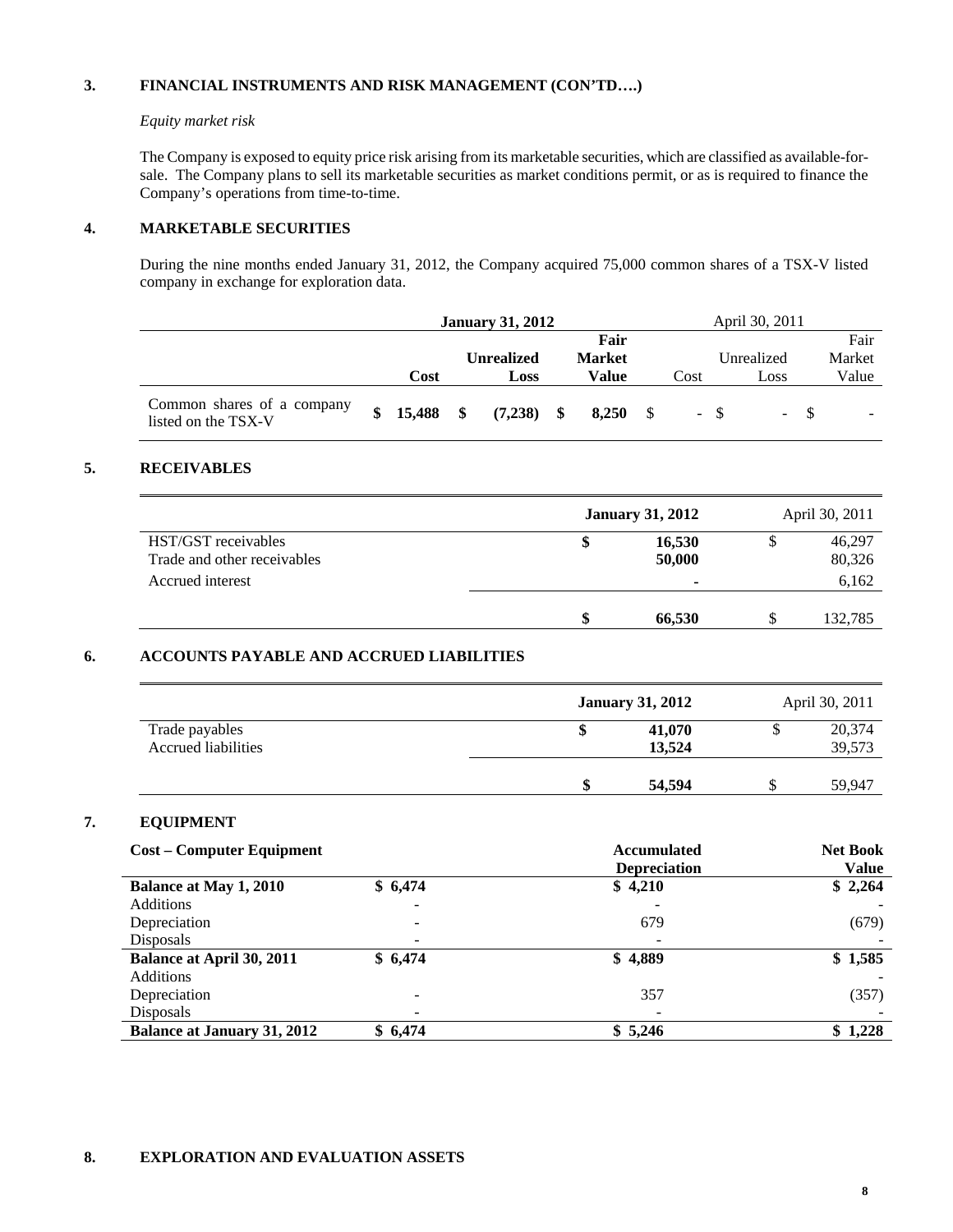|                                                |                |               | Write-offs &          |                         |
|------------------------------------------------|----------------|---------------|-----------------------|-------------------------|
|                                                |                | Expended      | Recoveries            |                         |
|                                                |                | During        | During the            |                         |
|                                                | April 30, 2011 | the Period    | Period                | <b>January 31, 2012</b> |
| Gold and Base Metal Properties, NWT, Yukon and |                |               |                       |                         |
| <b>Nunavut</b>                                 |                |               |                       |                         |
| <b>Exploration</b> costs                       | \$<br>22,980   | \$<br>53,667  | \$<br>$(13,330)$ \$   | 63,317                  |
| Acquisition costs                              | 136,283        | 84,292        | (74, 567)             | 146,008                 |
| Geological and assays                          | 6,561          | 4,327         | (5, 113)              | 5,775                   |
| Office and salaries                            | 20,489         | 4,116         | (1,571)               | 23,034                  |
|                                                | 186,313        | 146,402       | (94, 581)             | 238,134                 |
| Lithium Property, Nunavut and NWT              |                |               |                       |                         |
| <b>Exploration costs</b>                       | 39,708         | 16,647        | (16, 647)             | 39,708                  |
| Acquisition costs                              | 14,666         | 248           |                       | 14,914                  |
| Geological and assays                          | 11,464         | 211           | (211)                 | 11,464                  |
| Office and salaries                            | 9,972          | 2,631         |                       | 12,603                  |
|                                                | 75,810         | 19,737        | (16, 858)             | 78,689                  |
| Lithium Property, USA                          |                |               |                       |                         |
| <b>Exploration</b> costs                       |                | 7,598         | (7,598)               |                         |
| Acquisition costs                              |                |               |                       |                         |
| Geological and assays                          |                | 1,548         | (1,548)               |                         |
| Office and salaries                            |                | 1,168         | (1, 168)              |                         |
|                                                |                | 10,314        | (10, 314)             |                         |
| Diamond Properties, NWT and Nunavut            |                |               |                       |                         |
| <b>Exploration</b> costs                       | 252,487        | 320,162       | (337, 947)            | 234,702                 |
| Acquisition costs                              | 22,364         | 24,467        | (3,913)               | 42,918                  |
| Geological and assays                          | 153,264        | 225           |                       | 153,489                 |
| Office and salaries                            | 129,657        | 22,792        | (25, 826)             | 126,623                 |
|                                                | 557,772        | 367,646       | (367, 686)            | 557,732                 |
| <b>TOTAL</b>                                   | \$<br>819,895  | \$<br>544,099 | \$<br>$(489, 439)$ \$ | 874,555                 |

 Title to exploration and evaluation assets involves certain inherent risks due to the difficulties of determining the validity of certain claims as well as the potential for problems arising from the frequently ambiguous conveyancing history characteristic of many exploration and evaluation assets. The Company has investigated title to all of its exploration and evaluation assets and, to the best of its knowledge, title to all of these assets are in good standing. During the nine months ended January 31, 2012, Company wrote - off \$429,221 (2011 - \$278,371) relating to certain properties and recorded \$140,704 (2011 - \$Nil) in recoveries of which \$80,488 is recognized as income.

#### **Gold and Base Metal Properties, Northwest Territories, Yukon and Nunavut**

In addition to the properties described below, the Company maintains interests in various other gold and base metal properties in the Northwest Territories, Yukon and Nunavut.

#### *Canoe Lake Property, Nunavut*

The Company maintains a 100% interest in a number of contiguous mineral claims known as the "Canoe Lake Property" in the High Lake Greenstone Belt, Nunavut. The 'BK claims' are subject to a 1% NSR on non-diamond mineral production and a 1% GOR on diamond production to a third party royalty holder (the 'BK royalty holder'). The 'Canoe claims' are subject to a 1% NSR on non-diamond mineral production and a 1% GOR on diamond production to a different third party royalty holder (the 'Canoe royalty holder'), as well as various royalties, payable to the BK royalty holder, ranging from 0.5% to 1.0%. The Company may purchase 100% of the royalties payable to the Canoe royalty holder for \$1,000,000.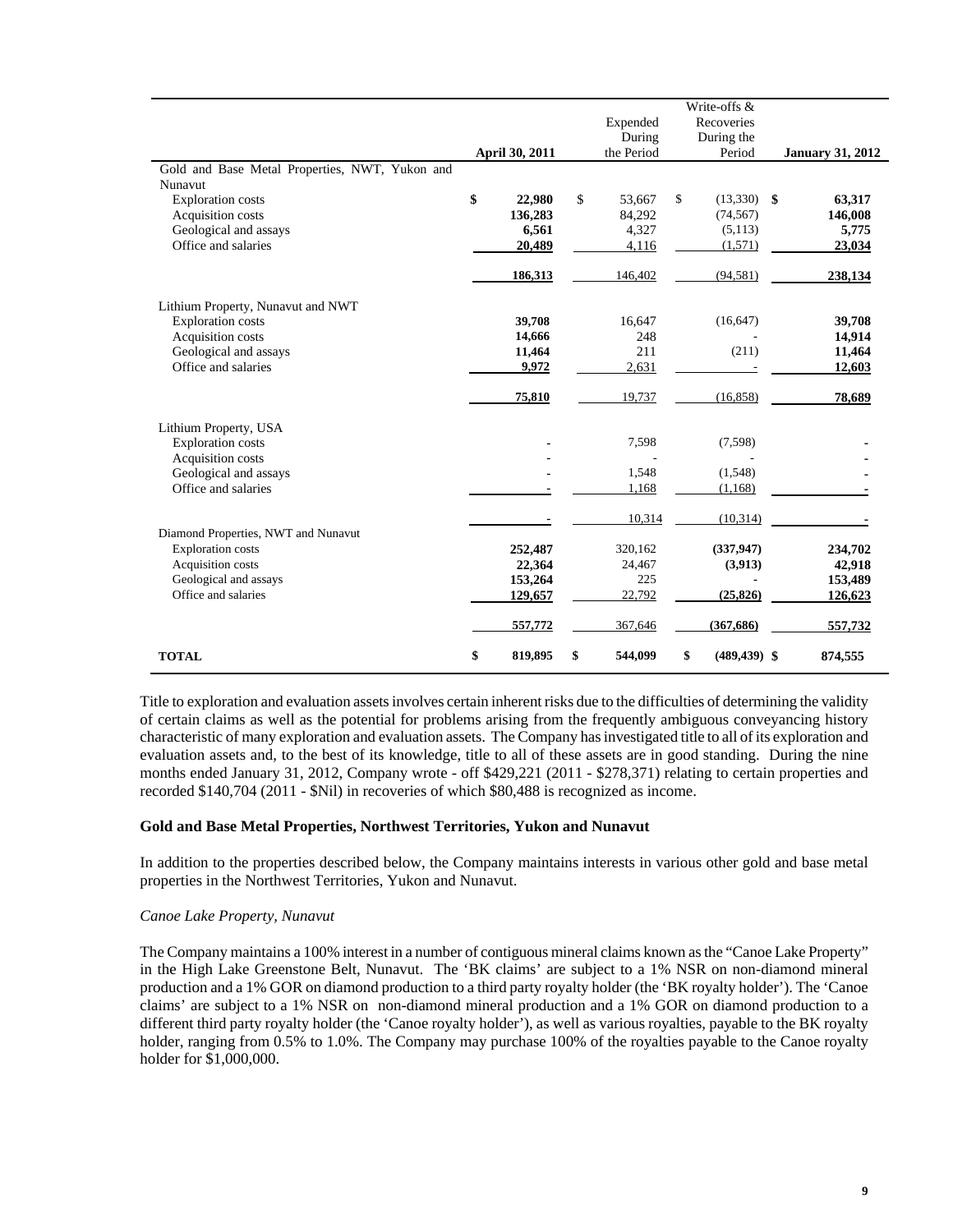## **8. EXPLORATION AND EVALUATION ASSETS (CON'TD.…)**

## *Hay Duck Property, NWT*

On May 29, 2008, the Company and Strongbow Exploration Inc. ("Strongbow") entered into an option agreement whereby the Company may earn a 100% interest in the Hay Duck property by reimbursing certain expenditures incurred to-date by Strongbow and assuming the annual option payments due under the original, underlying option agreement. The third party agreement, dated May 2007 and amended April 2009 and January 2010, requires three future annual cash option payments totalling \$450,000. These future option payments will be payable by the Company annually, following receipt of a land use permit which allows the Company to drill at the Hay Duck property. As partial compensation for amending the agreement, the Company issued 50,000 common shares to the property vendor in February 2010. At the date of issuance, the common shares had a fair value of \$9,750, which has been applied against the payment due January 1, 2010. The remainder of the January 2010 payment will be paid by the Company upon receipt of a land use permit for the Hay Duck property. The third party option holder will retain a 2.5% NSR of which 1% can be purchased at anytime for \$500,000. An additional 1% of the royalty can be purchased at any time for \$2,000,000. Upon the Company incurring \$5,000,000 in exploration on the property, Strongbow may elect to back-in to 40% of the Company's interest in the property by funding the next \$5,000,000 in exploration expenditures. In certain circumstances, Strongbow has the option to elect to acquire a 1% NSR in place of exercising the back-in right. The Company may purchase one-half (0.5%) of the NSR at any time for \$500,000.

## *Hope Bay Property, NU*

On January 28, 2011 the Company entered into an agreement with Chelsea Minerals Corp. ("Chelsea"), whereby Chelsea has the option to earn a 60% interest in the Company's Hope Bay Oro gold project in Nunavut, consisting of five mining leases. Under the terms of the agreement, Chelsea may earn up to 60% interest in the project by making a cash payment of \$50,000 (received) and spending \$5 million over a five year period. A minimum expenditure of \$500,000 is required in the first year (complete). In May 2011, Chelsea was acquired by Sennen Resources Ltd. ("Sennen") pursuant to a Plan of Arrangement. Sennen has assumed Chelsea's obligations pursuant to the agreement for the Hope Bay Property; the Company is operating an exploration program at Hope Bay on Sennen's behalf. As at January 31, 2012, the Company had \$54,393 receivable (April 30, 2011 - \$Nil) from Sennen for this work.

## *Yukon Gold Property*

On July 30, 2010, the Company, Cathro Resources Corp. ("Cathro") (50%) and Cazador Resources Ltd. ("Cazador") (50%), both private companies and collectively, the "Vendors", entered into an agreement whereby the Company could earn a 100% interest in certain mineral claims situated in north-central Yukon Territory. Under the terms of the agreement, the Company could have earned a 100% interest in the property by funding a minimum \$35,000 initial exploration program (completed) and by making cumulative payments totalling \$150,000 and by issuing cumulative share payments totalling 750,000 shares over a period of four years. The Company issued 25,000 shares to Cathro and 25,000 shares to Cazador during the year ended April 30, 2011 at a total estimated fair value of \$10,000. In August 2011, the Company terminated the option agreement for the Yukon Gold Property following a review of the results for the exploration program carried out in 2010. Consequently, the Company wrote-off the entire carrying value of the property, totalling \$33,309.

## *Seagull Property*

The Company entered into an agreement in May 2011 whereby the Company can earn a 100% interest in certain mineral claims known as the "Seagull Property" from Panarc Resources Ltd ("Panarc"). Under the agreement, the Company must make an initial \$15,000 cash payment (completed) and issue 100,000 common shares (completed). The Company must incur aggregate exploration expenditures of \$300,000 within a three year period. Panarc will retain a royalty equal to 2% of net smelter returns, of which the Company may purchase one percent (1.0%) for \$1,000,000, such that the royalty would be reduced to 1.0%. At the time the agreement was executed, Panarc and the Company were related by virtue of a common director.

## *Contwoyto, Nunavut*

In June 2011, the Company acquired by staking four claims totalling 4,467 acres in the Contwoyto Lake area. In September 2011, the Company acquired, by staking, an additional 2,583 acre claim in the Contwoyto Lake area.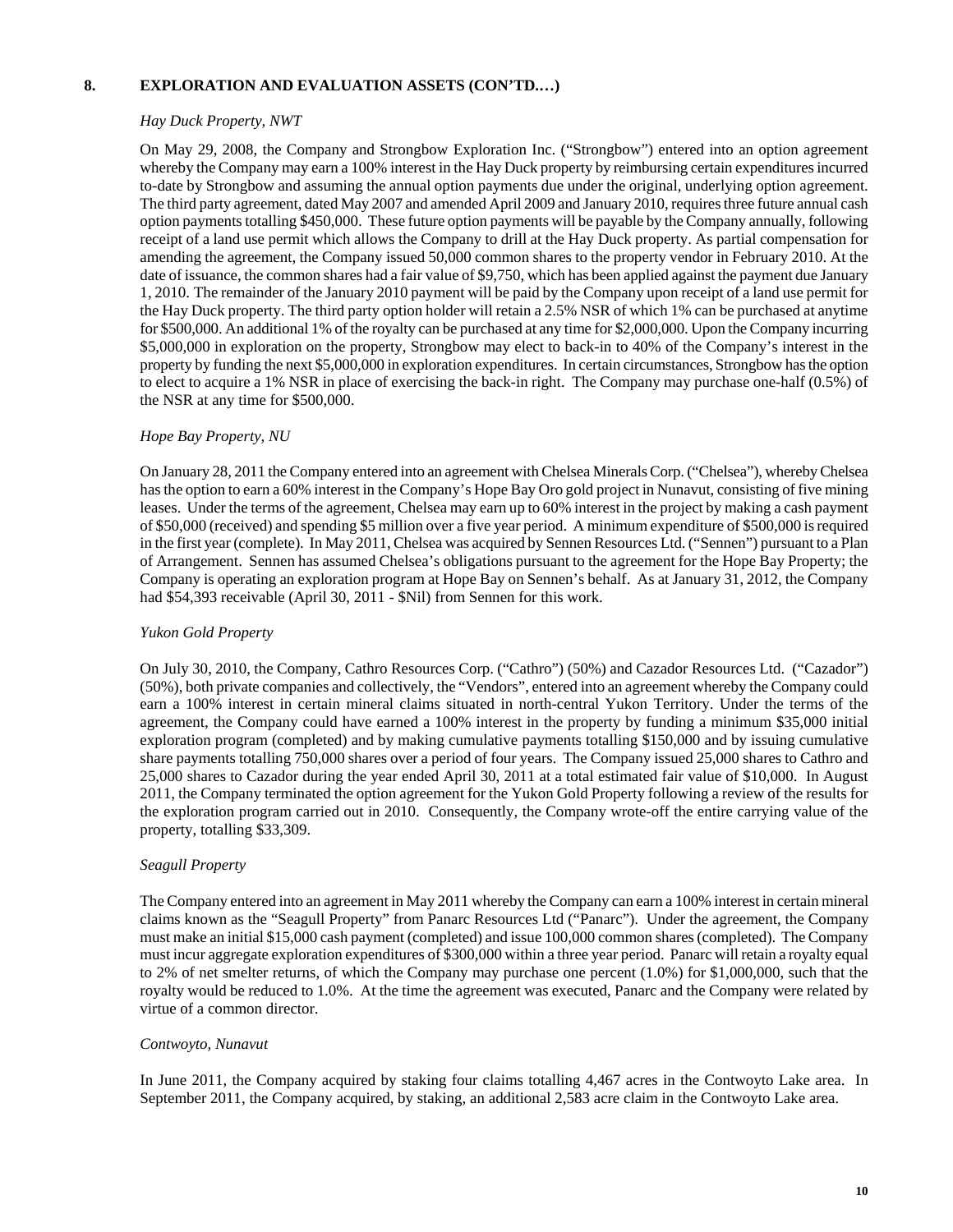## **8. EXPLORATION AND EVALUATION ASSETS (CON'TD….)**

#### *Nunavut Tunngavik Incorporated ("NTI") Properties, Nunavut*

The Company has a 100% interest in the Nunavut Tunngavik Incorporated ("NTI") properties located in the West Kitikmeot region of Nunavut. If a feasibility study is completed on any area within the NTI properties, NTI has the option of taking either a 20% participating interest or a 7.5% net profits royalty in the specific area subject to study.

#### **Lithium Property, Nunavut**

#### *Torp Lake Project, Nunavut*

In March 2009, the Company acquired, by staking, two claims in the Torp Lake area of Nunavut.

#### **Diamond Properties, Northwest Territories and Nunavut**

#### *Lac de Gras, NWT*

In September 2011, the Company entered into an option agreement with Harry Winston Diamond Mines Ltd. ("Harry Winston"), and Springbok Holdings Inc. ("Springbok"), to jointly explore the Company's Lac de Gras property and Harry Winston's land holdings contiguous to the Company's Lac de Gras property (collectively, the "JV Property"). Harry Winston must incur exploration expenditures of at least \$5,000,000 over a 5 year period to allow the option to vest. Upon vesting, a joint venture will be formed whereby Harry Winston will hold a 55% interest and the Company and Springbok will share equally a 45% interest in the JV Property.

#### *Hammer, Nunavut*

In October 2008, the Company and Stornoway Diamond Corporation ("Stornoway") revised a pre-existing agreement on the Bear property, Nunavut, to include an area of interest, known as the "Hammer AOI", into the agreement. As a result of this revision, the Company holds a 25% interest in the property and Stornoway holds a 75% interest. No further work is planned and as such exploration expenditures totaling \$367,686 were written off for the period ended January 31, 2012.

## **Generative Exploration – South America**

In June 2011, the Company executed a letter of intent ("LOI") to acquire a 100% interest in the Agua – Grande goldcopper project in Chile. Under the terms of the original LOI, the Company was to make a US \$50,000 payment for the exclusive right to conduct due diligence over a 90 day period. An addendum to the LOI was signed in September 2011, extending the due diligence period for a second 90 day period and making the \$50,000 payment subject to the completion of certain actions by the vendor. Upon completion of the due diligence period, the Company may enter a Definitive Agreement with the vendor, whereby the Company will have the option to acquire a 100% interest in the project by making staged cash payments totaling US \$10,000,000 over approximately five years and by completing a feasibility study. The owners will retain a 1.5% net smelter royalty. In December 2011, the Company learned that the Agua Grande vendors were taking steps to transfer title of the claims to another entity to avoid their obligations to North Arrow. The Company provided the vendors with notice of its intent to execute the Definitive Agreement and filed a legal injunction in Chilean Court to prevent the vendors' transfer of title. Subsequent to receipt of the injunction, the Company filed a lawsuit requesting an arbitrator to compel the vendors to either execute an option agreement with the Company or pay damages to the Company. In addition, during the due diligence period, the Company learned that certain mineral claims subject to the LOI were not owned by the vendors and executed a 90 day LOI with the owner of these claims, subject to the Company acquiring the remainder of the Agua Grande properties. The 90 day LOI has subsequently lapsed and the Company has been advised that the LOI may be extended. No estimate is determinable at this time as to the amount the Company may recover from the above proceedings.

## **9. CAPITAL STOCK AND RESERVES**

#### **Authorized share capital**

The authorized share capital of the Company is an unlimited number of common shares without par value.

#### **Share issuances**

During the nine months ended January 31, 2012, the Company issued 100,000 common shares at a value of \$18,000 pursuant to the Seagull property option agreement.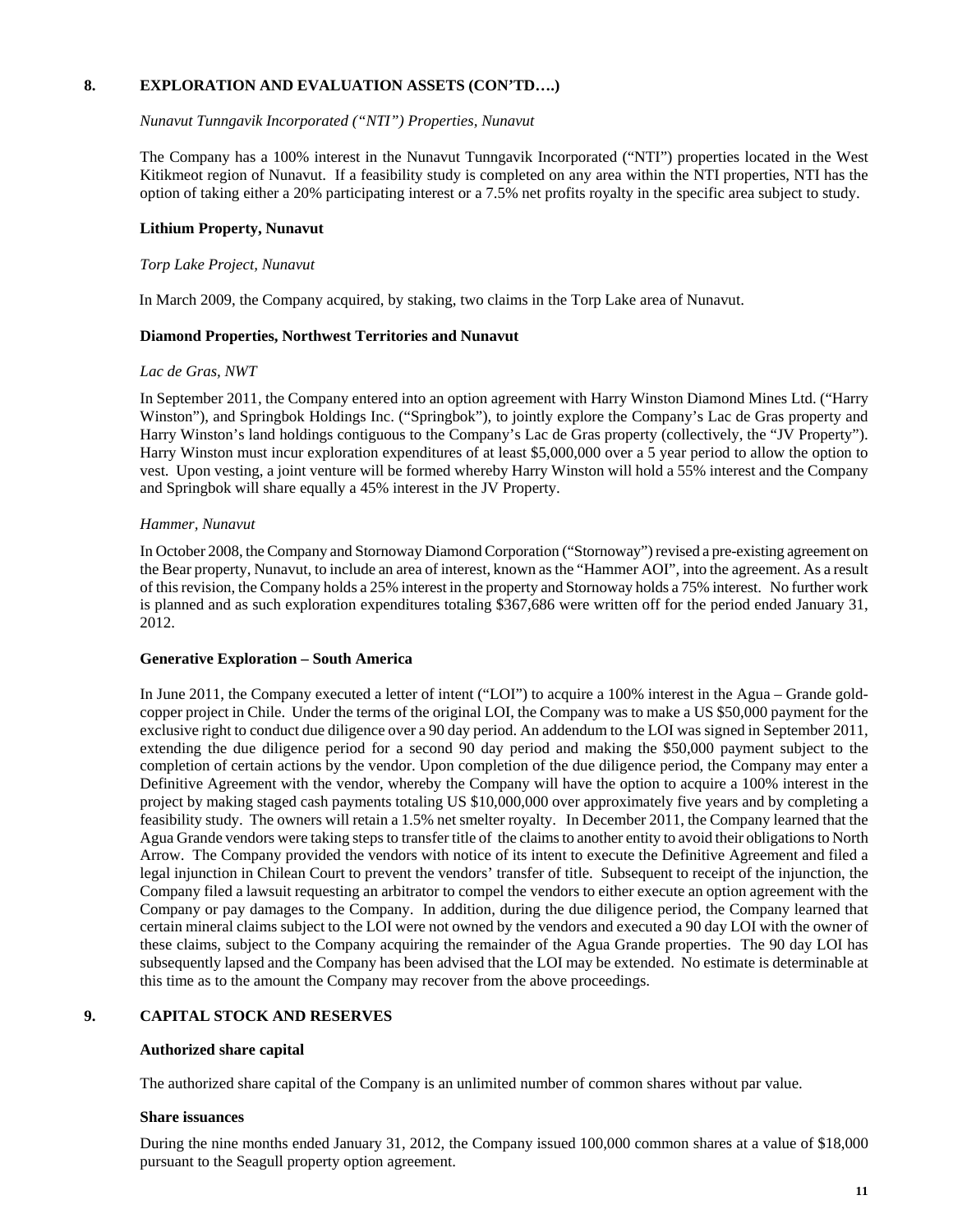## **9. CAPITAL STOCK AND RESERVES (CON'TD….)**

#### **Stock options and warrants**

The Company's stock option plan (the "Plan") was approved by shareholders at an annual general and special meeting in November 2011. The Plan gives the directors the authority to grant options to directors, officers, employees and consultants. The maximum number of shares to be issued under the Plan is 10% of the issued and outstanding common shares at the time of the grant. The exercise price of each option granted shall not be less than the market price at the date of grant less a discount up to 25% in accordance with the policies of the TSX Venture Exchange ("TSXV"). Options granted can have a term up to 5 years with vesting provisions determined by the directors in accordance with TSXV policies for Tier 2 Issuers, with a typical vesting period of 25% upon grant and 25% every six months thereafter.

|                |               |               |          | Number of     |                    |
|----------------|---------------|---------------|----------|---------------|--------------------|
|                | Number of     |               | Exercise | <b>Shares</b> |                    |
|                | <b>Shares</b> |               | Price    | Vested        | <b>Expiry Date</b> |
| <b>Options</b> | 148,000       | <sup>\$</sup> | 0.25     | 148,000       | March 29, 2012*    |
|                | 1,125,000     |               | 0.40     | 1,125,000     | August 7, 2012     |
|                | 1,410,000     |               | 0.20     | 1,410,000     | June 4, 2014       |
|                | 200,000       |               | 0.30     | 200,000       | September 2, 2014  |
|                | 1,000,000     |               | 0.20     | 500,000       | March 7, 2016      |
|                | 1,220,000     |               | 0.20     | 610,000       | May 12, 2016       |
|                | 170,000       |               | 0.20     | 170,000       | November $3, 2016$ |
| Warrants**     | 1,979,167     |               | 0.25     | 1.979.167     | February 20, 2012  |

As at January 31, 2012, the following stock options and warrants were outstanding:

\*Subsequent to January 31, 2012 the options expired unexercised.

A summary of the Company's stock option activity is as follows:

|                                         |            | Weighted              |
|-----------------------------------------|------------|-----------------------|
|                                         | Number     | Average               |
|                                         | of Options | <b>Exercise Price</b> |
| Balance, April 30, 2010                 | 3,324,500  | \$<br>0.28            |
| Granted                                 | 1,000,000  | 0.20                  |
| Expired                                 | (87,500)   | 0.25                  |
|                                         |            |                       |
| Balance, April 30, 2011                 | 4,237,000  | 0.26                  |
| Granted                                 | 1,390,000  | 0.20                  |
| Expired and forfeited                   | (354,000)  | 0.22                  |
|                                         |            |                       |
| Balance, January 31, 2012               | 5,273,000  | \$<br>0.25            |
|                                         |            |                       |
| Number of options currently exercisable | 4,163,000  | \$0.26                |
|                                         |            |                       |

A summary of the Company's warrant activity is as follows:

|                           | Number      |                       |
|---------------------------|-------------|-----------------------|
|                           |             | Weighted              |
|                           | of          | Average               |
|                           | Warrants    | <b>Exercise Price</b> |
| Balance, April 30, 2010   | 14,497,750  | \$0.21                |
| Issued                    | 1,979,167   | 0.25                  |
| Exercised                 | (4,604,500) | 0.11                  |
| Expired                   | (5,762,750) | 0.22                  |
| Balance, April 30, 2011   | 6,109,667   | 0.28                  |
| Expired                   | (4,130,500) | 0.30                  |
|                           |             |                       |
| Balance, January 31, 2012 | 1,979,167   | \$0.25                |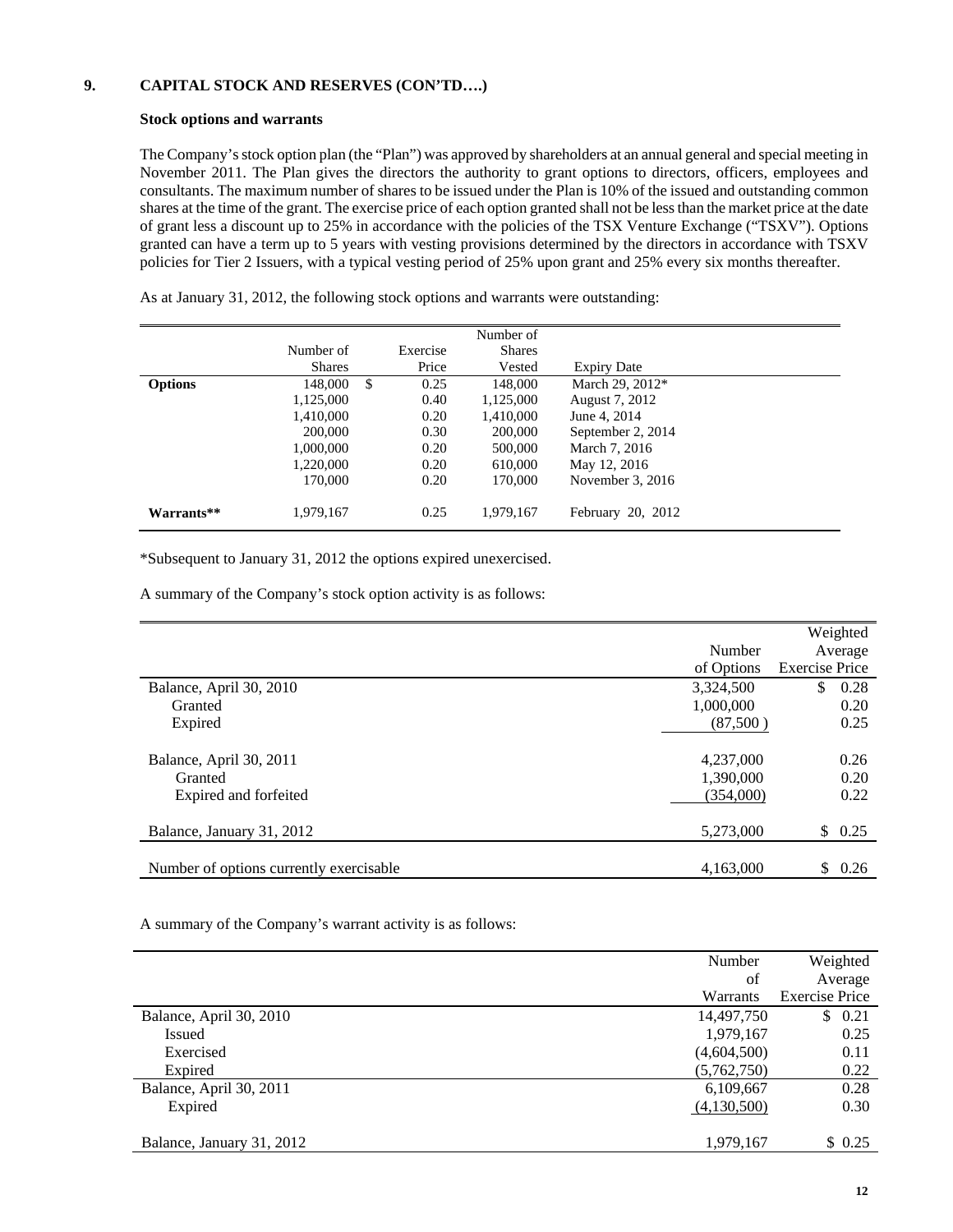## **9. CAPITAL STOCK AND RESERVES (CON'TD….)**

 \*\* In August 2010, the Company issued 1,979,167 warrants exercisable at \$0.25 until August 20, 2011 to subscribers of a private placement. In August 2011, the Company received regulatory approval to extend the expiry date for those warrants by six months to February 20, 2012. Subsequent to January 31, 2012 the warrants expired unexercised.

### **Share-based compensation**

 During the nine months ended January 31, 2012, the Company granted 1,390,000 stock options (2011 – Nil). The estimated fair value of the options granted during the period is \$141,203 (2011 - \$Nil). During the nine months ended January 31, 2012 the Company recognized share-based compensation of \$163,491 (2011 - \$43,628) relating to options vested during the period.

The following assumptions were used for the Black Scholes valuation of stock options granted:

|                          | Nine months Ended<br>January 31, 2012 | Nine Months Ended<br>January 31, 2011 |
|--------------------------|---------------------------------------|---------------------------------------|
|                          |                                       |                                       |
| Risk-free interest rate  | $0.99 - 1.94\%$                       | -                                     |
| Expected life of options | 3.0 years                             |                                       |
| Annualized volatility    | 79% - 100%                            |                                       |
| <b>Forfeiture Rate</b>   | $0.00\%$                              |                                       |
| Dividend rate            | $0.00\%$                              | -                                     |

## **10. RELATED PARTY TRANSACTIONS**

- a) During the nine months ended January 31, 2012, the Company paid or accrued \$79,393 (2011 \$123,946) for shared technical services, accounting and rent to a related Company.
- b) The Company has entered into a consulting agreement expiring March 7, 2013, requiring minimum annual payments totaling \$120,000. In addition, the agreement contains clauses which could provide for payments of up to 12 months on the termination of the contract. During the nine months ended January 31, 2012, the Company paid or accrued consulting fees of \$120,000 (2011 - \$Nil) pursuant to this agreement to a company controlled by an officer of the Company.
- c) During the nine months ended January 31, 2012 the Company paid or accrued consulting fees of \$66,667 (2011- \$Nil) to a company controlled by a director.

 The remuneration of directors and key management personnel during the six month period ending January 31, 2012 was as follows:

|                                                            | <b>Nine Months Ended</b><br><b>January 31, 2012</b> | Nine Months Ended<br>January 31, 2011 |   |              |  |
|------------------------------------------------------------|-----------------------------------------------------|---------------------------------------|---|--------------|--|
| Salaries <sup>1</sup><br>Share-based payments <sup>2</sup> | \$                                                  | 276,667<br>136,163                    | S | 188,698<br>- |  |
| Total                                                      | \$                                                  | 412,830                               |   | 188,698      |  |

1 – When key management is working specifically on mineral properties their time is capitalized against the mineral property. 2 - Share-based payments are the fair value of options that have been granted to directors and key management personnel.

## **11. CONVERTIBLE NOTE PAYABLE**

 On August 31, 2011, the Company closed a \$1,000,000 private placement of a convertible promissory note with Anglo-Celtic Exploration Ltd. ("Anglo Celtic"), a private company controlled by D. Grenville Thomas, who is a director of the Company. The private placement consists of a convertible note, structured as an unsecured, interest bearing loan of \$1,000,000. Anglo-Celtic may convert at any time all or a portion of the principal amount outstanding into common shares of the Company at \$0.25 per share, which would result in the issuance of up to 4,000,000 common shares if the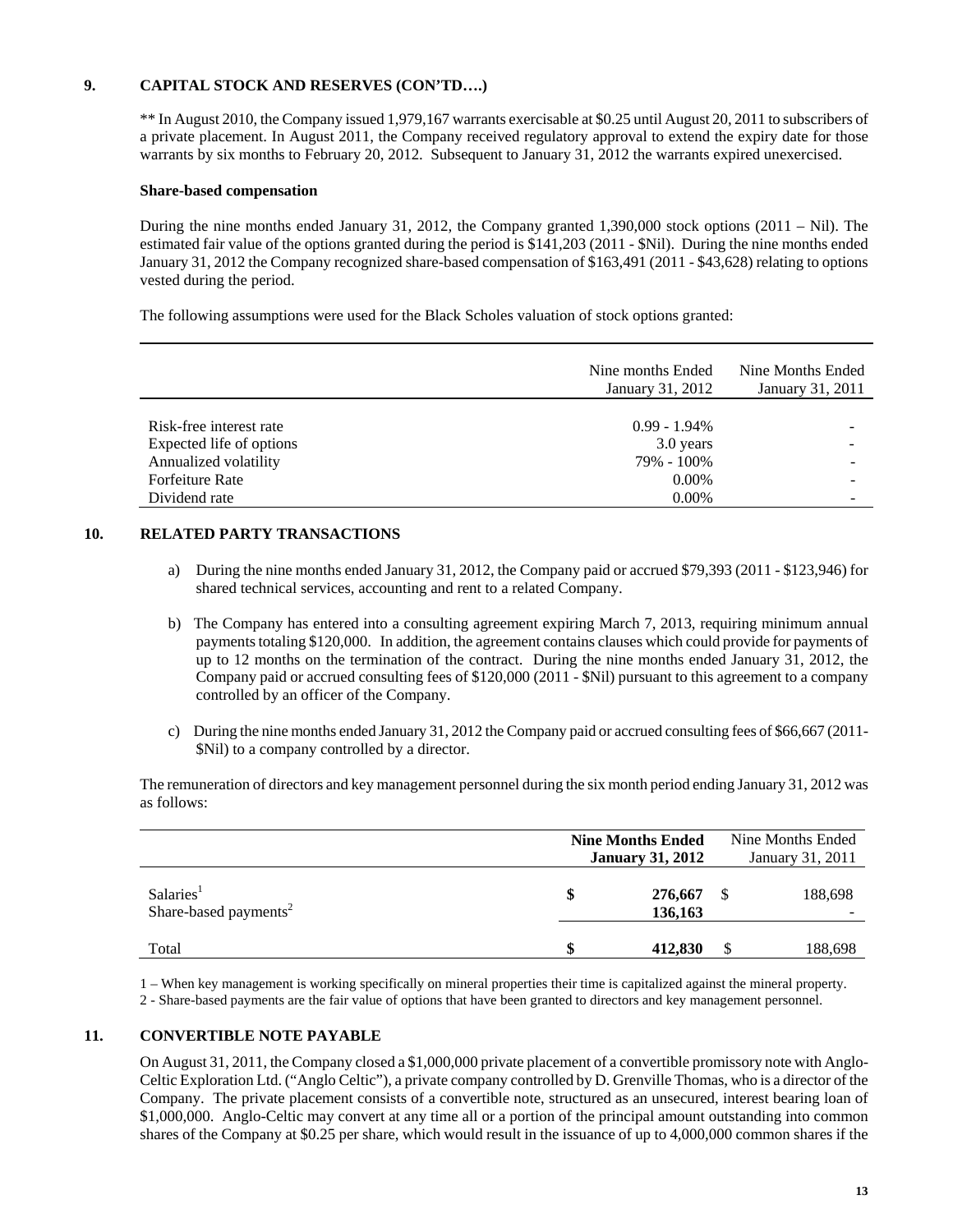## **11. CONVERTIBLE NOTE PAYABLE (CON'TD….)**

 entire principal amount is converted. The loan bears interest at the Royal Bank Prime Rate plus 400 basis points. The loan accrues interest to the date of repayment; interest is calculated and accrued on a monthly basis.

 The term of the loan is for two years, to August 31, 2013. Anglo-Celtic did not receive any warrants upon issuance of the convertible note, however, if the Company fails to repay the loan in full by August 31, 2012 or if the Company and Anglo-Celtic amend or re-negotiate the terms of the loan in future, Anglo-Celtic will have the right to convert the principal amount of the note into both common shares and an equal number of warrants, such warrants being exercisable until the August 31, 2013 due date. Any shares issued pursuant to the terms of this private placement will be subject to a hold period, which expires on January 1, 2012.

The convertible note has been segregated into the respective fair values of its debt and equity components on the date of issuance. The debt component, representing the value allocated to the liability at inception, is recorded as a long-term liability. The remaining component, representing the value ascribed to the holder's option to convert the principal balance into common shares, is classified in capital and reserves as the "equity component of convertible note". Over the term of the note, the debt component will be accreted to the face value of the note by the recording of additional interest expense.

At issuance, the Company estimated the fair value of the conversion option by using the Black-Scholes option pricing model with the following assumptions: two-year estimated life, 100% volatility and a risk-free rate of 1.08%.

|                                           | <b>January 31, 2012</b> | April 30, 2011 |
|-------------------------------------------|-------------------------|----------------|
| Principal amount                          | 1,000,000               |                |
| Less equity component of convertible note | (294, 178)              |                |
| Accrued interest                          | 29.343                  |                |
| Accretion interest                        | 53,477                  |                |
| Liability component                       | 788.642                 |                |

## **12. SUPPLEMENTAL DISCLOSURE WITH RESPECT TO CASH FLOWS**

The significant non-cash transactions for the period ended January 31, 2012 were:

- a) The Company incurring exploration and evaluation expenditures of \$35,744 (2011-\$10,815) that are included in accounts payable and accrued liabilities at January 31, 2012.
- b) The Company incurring exploration and evaluation expenditures of \$ 8,639 (2011-\$4,999) that are included in due to related parties at January 31, 2012.
- c) The Company issued 100,000 common shares valued at \$18,000 pursuant to a property option agreement (2011- 50,000 common shares valued at \$10,000) (Note 8) and the Company received 75,000 common shares with a fair value of \$15,488 from the sale of exploration data.
- d) During the nine months ended January 31, 2012, the Company issued \$ nil finder's warrants (2011- 300,000 finder's warrants with a value of \$30,940) and issued \$ nil finder's common shares (2011- 240,000 finder's common shares with a value of \$30,000).

## **13. CAPITAL MANAGEMENT**

 The capital of the Company consists of the items included in capital and reserves. The Company manages its capital structure and makes adjustments to it, based on the funds available to the Company. The Company's objective for capital management is to plan for the capital required to support the Company's ongoing acquisition and exploration of its mineral properties and to provide sufficient funds for its corporate activities.

 The Company's exploration and evaluation assets are in the exploration stage. As an exploration stage company, the Company is currently unable to self-finance its operations. The Company has historically relied on equity financings to finance its operations. In order to carry out the Company's planned exploration programs and to pay for administrative costs, the Company will spend its existing working capital and raise additional funds as required. To effectively manage the Company's capital requirements, the Company's management has in place a planning and budgeting process.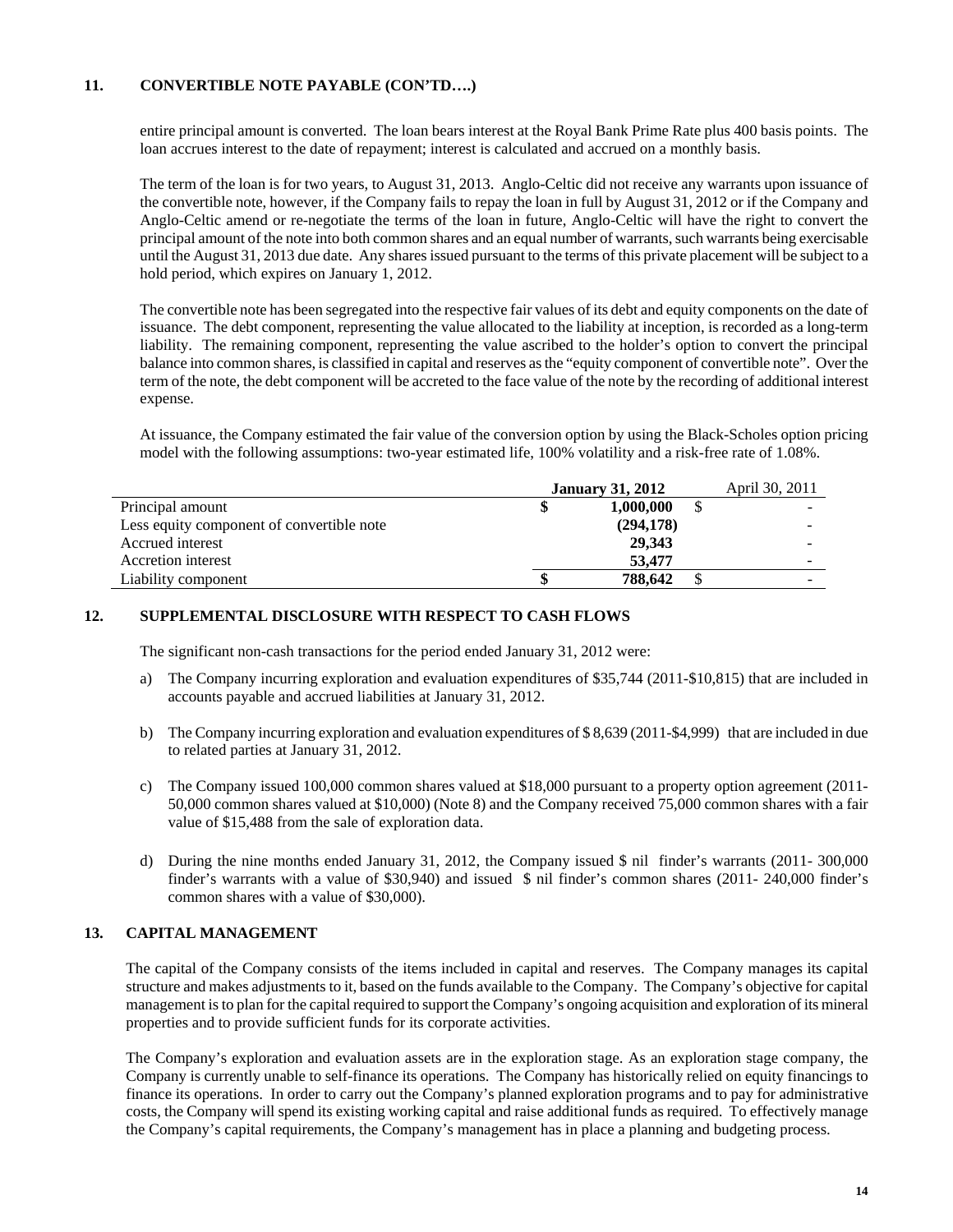## **14. TRANSITION TO INTERNATIONAL FINANCIAL REPORTING STANDARDS**

The effect of the Company's transition to IFRS, described in Note 2, is summarized in this note. IFRS 1, First-time Adoption of International Financial Reporting Standards IFRS 1 sets forth guidance for the initial adoption of IFRS. Under IFRS 1 the standards are applied retrospectively at the transitional statement of financial position date with all adjustment to assets and liabilities taken to retained earnings unless certain exemptions are applied. The Company has applied the following exemptions to its opening statement of financial position dated May 1, 2010:

#### **a) Business Combinations**

IFRS 1 indicates that a first-time adopter may elect not to apply IFRS 3, Business Combinations retrospectively to business combinations that occurred before the date of transition to IFRS. The Company has chosen this election and will apply IFRS 3 to business combinations prospectively from the Transition Date.

#### **b) Share-based Payment Transactions**

IFRS 1 encourages, but does not require, first-time adopters to apply IFRS 2 Share-based Payment to equity instruments that were granted on or before November 7, 2002, or equity instruments that were granted subsequent to November 7, 2002 and vested before the later of the date of transition to IFRS and January 1, 2005. The Company has chosen to only apply IFRS 2 to equity instruments granted after November 7, 2002 which have not vested as of the Transition Date.

#### **c) Estimates**

In accordance with IFRS 1, an entity's estimates under IFRS at the date of transition to IFRS must be consistent with estimates made for the same date under previous GAAP, unless there is objective evidence that those estimates were in error. The Company's IFRS estimates as of May 1, 2010 are consistent with its Canadian GAAP estimates for the same date.

#### **Reclassification Within Equity Section**

As at May 1, 2010 the GAAP "contributed surplus" account was reclassified to "share-based payment reserve" as terminologies differ under IFRS.

The January 31, 2011 Canadian GAAP statement of financial position has been reconciled to IFRS as follows:

|                                                | <b>January 31, 2011</b> |                                           |           |               |           |  |  |
|------------------------------------------------|-------------------------|-------------------------------------------|-----------|---------------|-----------|--|--|
|                                                | Canadian<br><b>GAAP</b> | Effect of<br>transition to<br><b>IFRS</b> |           | <b>IFRS</b>   |           |  |  |
| <b>ASSETS</b>                                  |                         |                                           |           |               |           |  |  |
| <b>Current assets</b>                          |                         |                                           |           |               |           |  |  |
| Cash                                           | \$<br>696,335           | - \$                                      |           | $\mathbb{S}$  | 696,335   |  |  |
| Receivables                                    | 71,798                  |                                           |           |               | 71,798    |  |  |
| Prepaid expenses                               | 26,372                  |                                           |           |               | 26,372    |  |  |
|                                                | 794,505                 |                                           |           |               | 794,505   |  |  |
| Equipment                                      | 1,754                   |                                           |           |               | 1,754     |  |  |
| Exploration and evaluation assets <sup>1</sup> | 2,583,454               |                                           | (56, 537) |               | 2,526,917 |  |  |
|                                                | \$<br>3,379,713         | <sup>\$</sup>                             | (56, 537) | $\mathbb{S}$  | 3,323,176 |  |  |
| <b>LIABILITIES</b>                             |                         |                                           |           |               |           |  |  |
| <b>Current liabilities</b>                     |                         |                                           |           |               |           |  |  |
| Accounts payable and accrued liabilities       | \$<br>39,470            | $\mathbb{S}$                              |           | <sup>\$</sup> | 39,470    |  |  |
| Due to related parties                         | 46,393                  |                                           |           |               | 46,393    |  |  |
|                                                | 85,863                  |                                           |           |               | 85,863    |  |  |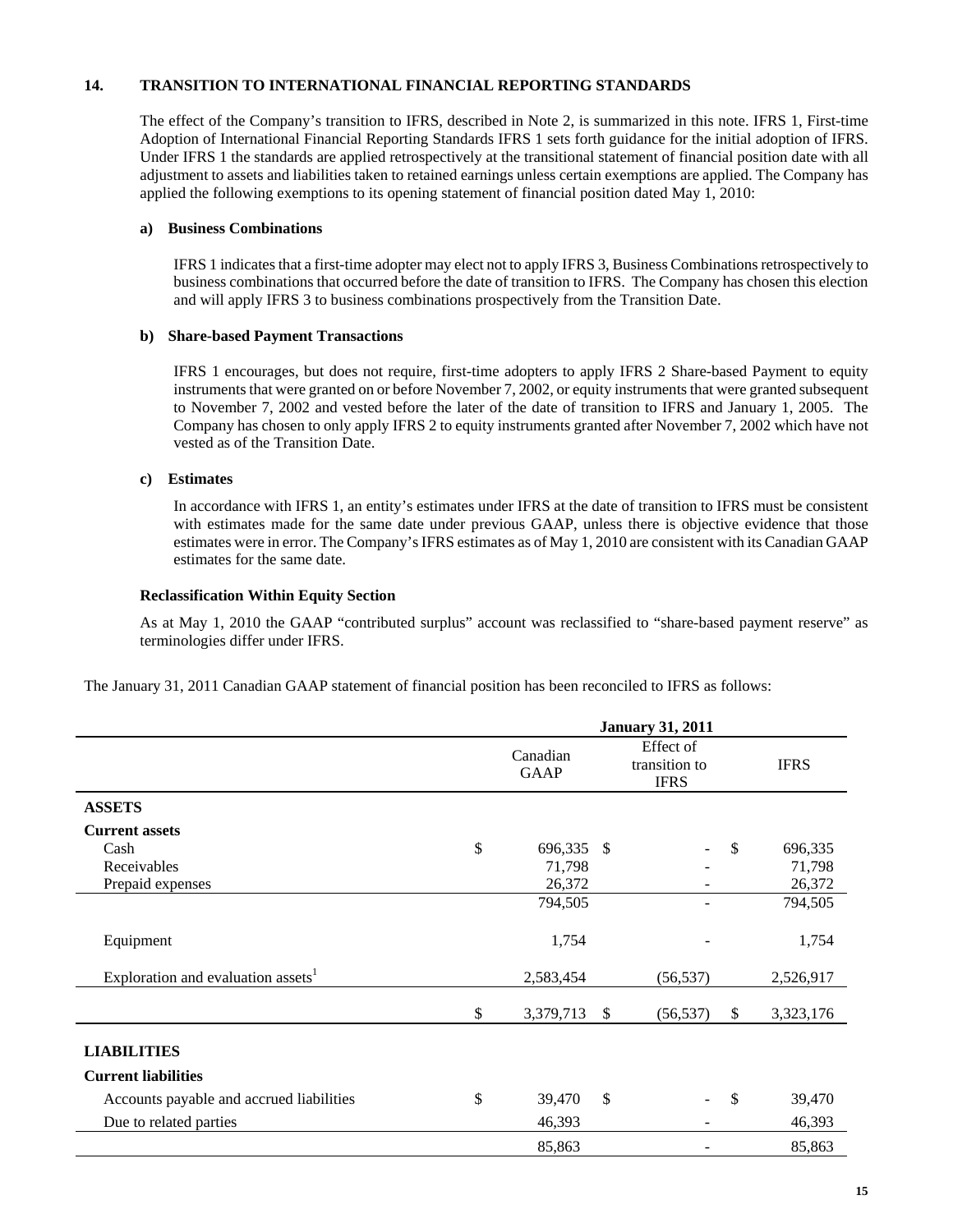# **14. TRANSITION TO INTERNATIONAL FINANCIAL REPORTING STANDARDS (CON'TD….)**

| <b>CAPITAL AND RESERVES</b>              | Canadian<br><b>GAAP</b> |   | Effect of<br>transition to<br><b>IFRS</b> |    | <b>IFRS</b> |
|------------------------------------------|-------------------------|---|-------------------------------------------|----|-------------|
|                                          |                         |   |                                           |    |             |
| Capital stock $3$                        | 9,568,769               |   | 978,667                                   |    | 10,547,436  |
| Share-based payment reserve <sup>2</sup> | 684,411                 |   | 7,561                                     |    | 691,972     |
| Deficit                                  | (6,959,330)             |   | (1,042,765)                               |    | (8,002,095) |
|                                          |                         |   |                                           |    |             |
|                                          | 3,293,850               |   | (56, 537)                                 |    | 3,237,313   |
|                                          |                         |   |                                           |    |             |
|                                          | \$<br>3,379,713         | S | (56, 537)                                 | \$ | 3,323,176   |

The January 31, 2011 Canadian GAAP Mineral Property Schedule has been reconciled to IFRS as follows:

|                                            | <b>January 31, 2011</b> |               |                                           |      |             |  |  |
|--------------------------------------------|-------------------------|---------------|-------------------------------------------|------|-------------|--|--|
|                                            | Canadian GAAP           |               | Effect of<br>transition to<br><b>IFRS</b> |      | <b>IFRS</b> |  |  |
| Gold and Base Metal Properties, NWT, Yukon |                         |               |                                           |      |             |  |  |
| and Nunavut                                |                         |               |                                           |      |             |  |  |
| <b>Exploration costs</b>                   | \$<br>47,873            | <sup>\$</sup> | (26,078)                                  | \$   | 21,795      |  |  |
| Acquisition costs                          | 132,598                 |               |                                           |      | 132,598     |  |  |
| Geological and assays                      | 6,562                   |               |                                           |      | 6,562       |  |  |
| Office and salaries                        | 26,836                  |               | (11, 924)                                 |      | 14,912      |  |  |
|                                            | 213,869                 |               | (38,002)                                  |      | 175,867     |  |  |
| Lithium Properties, NWT and Nunavut        |                         |               |                                           |      |             |  |  |
| <b>Exploration costs</b>                   | 712,679                 |               |                                           |      | 712,679     |  |  |
| Acquisition costs                          | 73,577                  |               |                                           |      | 73,577      |  |  |
| Geological and assays                      | 19,338                  |               |                                           |      | 19,338      |  |  |
| Office and salaries                        | 71,546                  |               |                                           |      | 71,546      |  |  |
|                                            | 877,140                 |               |                                           |      | 877,140     |  |  |
| Lithium Properties, USA                    |                         |               |                                           |      |             |  |  |
| <b>Exploration costs</b>                   | 485,323                 |               | (4,054)                                   |      | 481,269     |  |  |
| Acquisition costs                          | 306,071                 |               | (9,059)                                   |      | 297,012     |  |  |
| Geological and assays                      | 26,072                  |               |                                           |      | 26,072      |  |  |
| Office and salaries                        | 124,174                 |               | (5, 422)                                  |      | 118,752     |  |  |
|                                            | 941,640                 |               | (18, 535)                                 |      | 923,105     |  |  |
| Diamond Properties, NWT and Nunavut        |                         |               |                                           |      |             |  |  |
| <b>Exploration costs</b>                   | 258,624                 |               |                                           |      | 258,624     |  |  |
| Acquisition costs                          | 22,505                  |               |                                           |      | 22,505      |  |  |
| Geological and assays                      | 146,928                 |               |                                           |      | 146,928     |  |  |
| Office and salaries                        | 122,748                 |               |                                           |      | 122,748     |  |  |
|                                            | 550,805                 |               |                                           |      | 550,805     |  |  |
| <b>TOTAL</b>                               | \$<br>2,583,454         | $\mathcal{S}$ | (56, 537)                                 | $\$$ | 2,526,917   |  |  |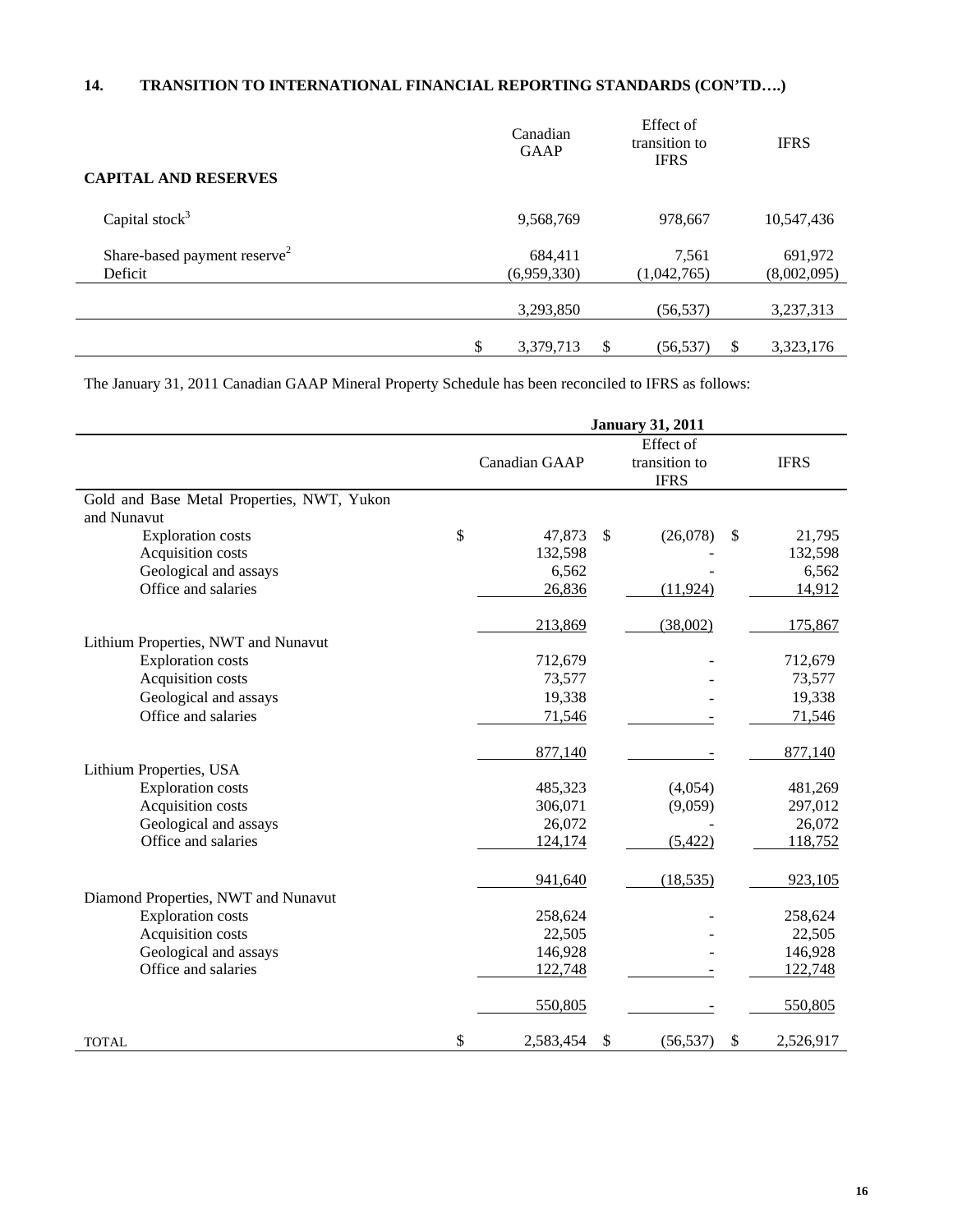# **14. TRANSITION TO INTERNATIONAL FINANCIAL REPORTING STANDARDS (CONT'D…)**

The Canadian GAAP statement loss and of comprehensive loss for the three months ended January 31, 2011 has been reconciled to IFRS as follows:

|                                                             |    | 3 Months Ended January 31, 2011 |    |                                           |             |  |  |
|-------------------------------------------------------------|----|---------------------------------|----|-------------------------------------------|-------------|--|--|
| <b>Expenses</b>                                             |    | Canadian<br><b>GAAP</b>         |    | Effect of<br>transition to<br><b>IFRS</b> | <b>IFRS</b> |  |  |
|                                                             |    |                                 |    |                                           |             |  |  |
| Advertising, promotion and travel                           | \$ | 44,220                          | -S | \$                                        | 44,220      |  |  |
| Depreciation                                                |    | 169                             |    |                                           | 169         |  |  |
| Office, miscellaneous and rent                              |    | 18,510                          |    |                                           | 18,510      |  |  |
| Professional fees                                           |    | 10,911                          |    |                                           | 10,911      |  |  |
| Property investigation costs <sup>1</sup>                   |    |                                 |    |                                           |             |  |  |
| Regulatory and filing fees                                  |    | 1,101                           |    |                                           | 1,101       |  |  |
| Salaries and benefits                                       |    | 40,992                          |    |                                           | 40,992      |  |  |
| Share-based compensation <sup>2</sup>                       |    | 21,207                          |    | (14,040)                                  | 7,167       |  |  |
| Loss before other items                                     |    | (137, 110)                      |    | (14,040)                                  | (123,070)   |  |  |
| <b>Other items</b>                                          |    |                                 |    |                                           |             |  |  |
| Interest income                                             |    | 2,179                           |    |                                           | 2,179       |  |  |
| Foreign exchange loss                                       |    | 523                             |    |                                           | 523         |  |  |
| Write-off of exploration and evaluation assets <sup>1</sup> |    | (720)                           |    |                                           | (720)       |  |  |
|                                                             |    | 1,982                           |    |                                           | 1,982       |  |  |
| Loss and comprehensive loss for the period                  | \$ | (135, 128)                      | \$ | \$<br>(14,040)                            | (121,088)   |  |  |

The Canadian GAAP statement loss and of comprehensive loss for the nine months ended January 31, 2011 has been reconciled to IFRS as follows:

|                                                             | 9 Months Ended January 31, 2011 |               |                                           |               |            |  |  |
|-------------------------------------------------------------|---------------------------------|---------------|-------------------------------------------|---------------|------------|--|--|
|                                                             | Canadian<br><b>GAAP</b>         |               | Effect of<br>transition to<br><b>IFRS</b> | <b>IFRS</b>   |            |  |  |
| <b>Expenses</b>                                             |                                 |               |                                           |               |            |  |  |
| Advertising, promotion and travel                           | \$<br>122,697                   | <sup>\$</sup> |                                           | $\mathcal{S}$ | 122,697    |  |  |
| Depreciation                                                | 509                             |               |                                           |               | 509        |  |  |
| Office, miscellaneous and rent                              | 61,037                          |               |                                           |               | 61,037     |  |  |
| Professional fees                                           | 58,625                          |               |                                           |               | 58,625     |  |  |
| Property investigation costs <sup>1</sup>                   |                                 |               | 12,754                                    |               | 12,754     |  |  |
| Regulatory and filing fees                                  | 9,103                           |               |                                           |               | 9,103      |  |  |
| Salaries and benefits                                       | 124,011                         |               |                                           |               | 124,011    |  |  |
| Share-based compensation <sup>2</sup>                       | 102,747                         |               | (59, 119)                                 |               | 43,628     |  |  |
| Loss before other items                                     | (478, 729)                      |               | 46,365                                    |               | (432, 364) |  |  |
| <b>Other items</b>                                          |                                 |               |                                           |               |            |  |  |
| Interest income                                             | 4,937                           |               |                                           |               | 4,937      |  |  |
| Foreign Exchange Loss                                       | (2,085)                         |               |                                           |               | (2,085)    |  |  |
| Write-off of exploration and evaluation assets <sup>1</sup> | (291, 125)                      |               | 12,754                                    |               | (278, 371) |  |  |
|                                                             | (288, 273)                      |               | 12,754                                    |               | (275,519)  |  |  |
|                                                             |                                 |               |                                           |               |            |  |  |
| Loss and comprehensive loss for the period                  | \$<br>(767,002)                 | <sup>\$</sup> | 59,119                                    | \$            | (707, 883) |  |  |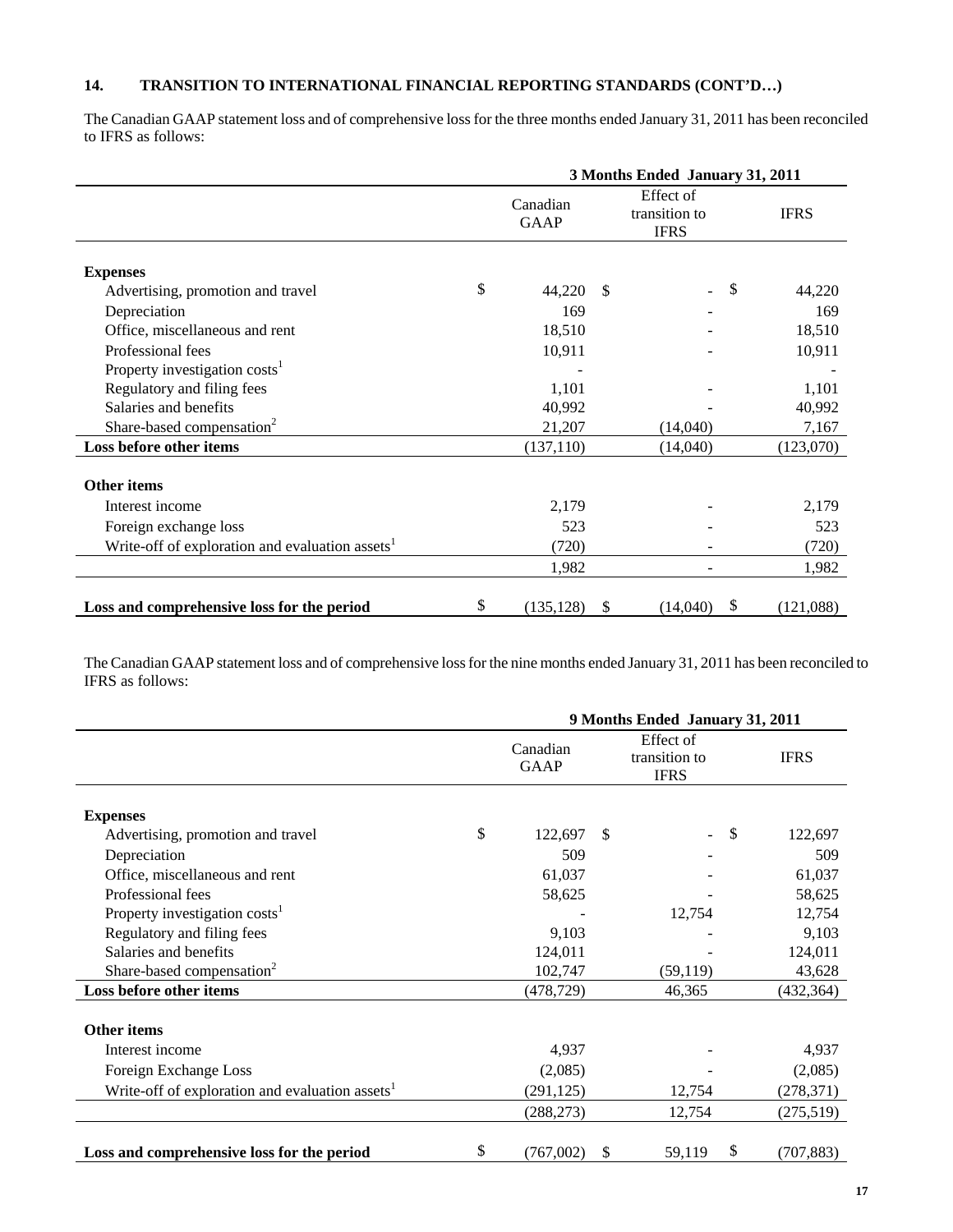## **14. TRANSITION TO INTERNATIONAL FINANCIAL REPORTING STANDARDS (CONT'D…)**

The Canadian GAAP statement of cash flows for the nine months ending January 31, 2011 has been reconciled to IFRS as follows:

|                                                        | Canadian GAAP   | Effect of<br>transition<br>to IFRS |              | <b>IFRS</b> |
|--------------------------------------------------------|-----------------|------------------------------------|--------------|-------------|
| <b>CASH FLOWS FROM OPERATING ACTIVITIES</b>            |                 |                                    |              |             |
| Loss for the period                                    | \$<br>(767,002) | \$<br>59,119                       | $\mathbb{S}$ | (707, 883)  |
| Items not involving cash:                              |                 |                                    |              |             |
| Depreciation                                           | 509             |                                    |              | 509         |
| Share-based compensation                               | 102,747         | (59, 119)                          |              | 43,628      |
| Write-off of exploration and evaluation assets         | 291,125         | (12,754)                           |              | 278,371     |
| Changes in non-cash working capital items:             |                 |                                    |              |             |
| Increase in receivables                                | (36, 423)       |                                    |              | (36, 423)   |
| Increase in prepaid expenses                           | (1,358)         |                                    |              | (1,358)     |
| Increase in accounts payable and accrued liabilities   | (17,541)        |                                    |              | (17, 541)   |
| Decrease in due to related parties                     | (22, 536)       |                                    |              | (22, 536)   |
|                                                        | (450, 479)      | (12, 754)                          |              | (463, 233)  |
| <b>CASH FLOWS FROM INVESTING ACTIVITIES</b>            |                 |                                    |              |             |
| Expenditures on exploration and evaluation assets, net | (756, 177)      | 12,754                             |              | (743, 423)  |
| <b>CASH FLOWS FROM FINANCING ACTIVITIES</b>            |                 |                                    |              |             |
| Proceeds from issuance of capital stock                | 712,500         |                                    |              | 712,500     |
| Proceeds from the exercise of warrants                 | 108,150         |                                    |              | 108,150     |
| Share issue costs                                      | (43, 783)       |                                    |              | (43, 783)   |
|                                                        | 776,867         |                                    |              | 776,867     |
| Change in cash during the period                       | (429,789)       |                                    |              | (429, 789)  |
| Cash, beginning of period                              | 1,126,124       |                                    |              | 1,126,124   |
| Cash, end of period                                    | \$<br>696,335   | \$                                 | \$           | 696,335     |
| Cash paid during the period for interest               | \$              | \$                                 | \$           |             |
| Cash paid during the period for income taxes           | \$              | \$                                 | \$           |             |

 $1)$  – IFRS 6 requires all exploration and evaluation costs, incurred before a company has obtained legal rights to explore a specific area to be expensed in the year that they are incurred. Management has determined that under IFRS the Company's accounting policy for exploration and evaluation assets is that exploration expenditures should only be capitalized after the legal rights to explore the property have been obtained.

 On transition to IFRS \$56,537 of capitalized mineral exploration costs existed at May 1, 2010 under GAAP which were capitalized before legal title was obtained. These costs have been derecognized and expensed in Deficit.

 $2^{2)}$  – The accounting policy under IFRS 2 has been retrospectively applied to all equity instruments granted after November 7, 2002 and that have not vested at May 1, 2010.

IFRS 2 requires share-based payments to be fair valued at the grant date and charged through the statement of comprehensive loss over the vesting period using the graded method of vesting. The straight line method of amortization, used previously by the Company in accordance with Canadian GAAP, is disallowed. The expense of performance options under Canadian GAAP is typically recognized when the performance criteria are met and is often called "cliff vesting" where all of the expense is recognized upon satisfaction of the performance criteria. However,